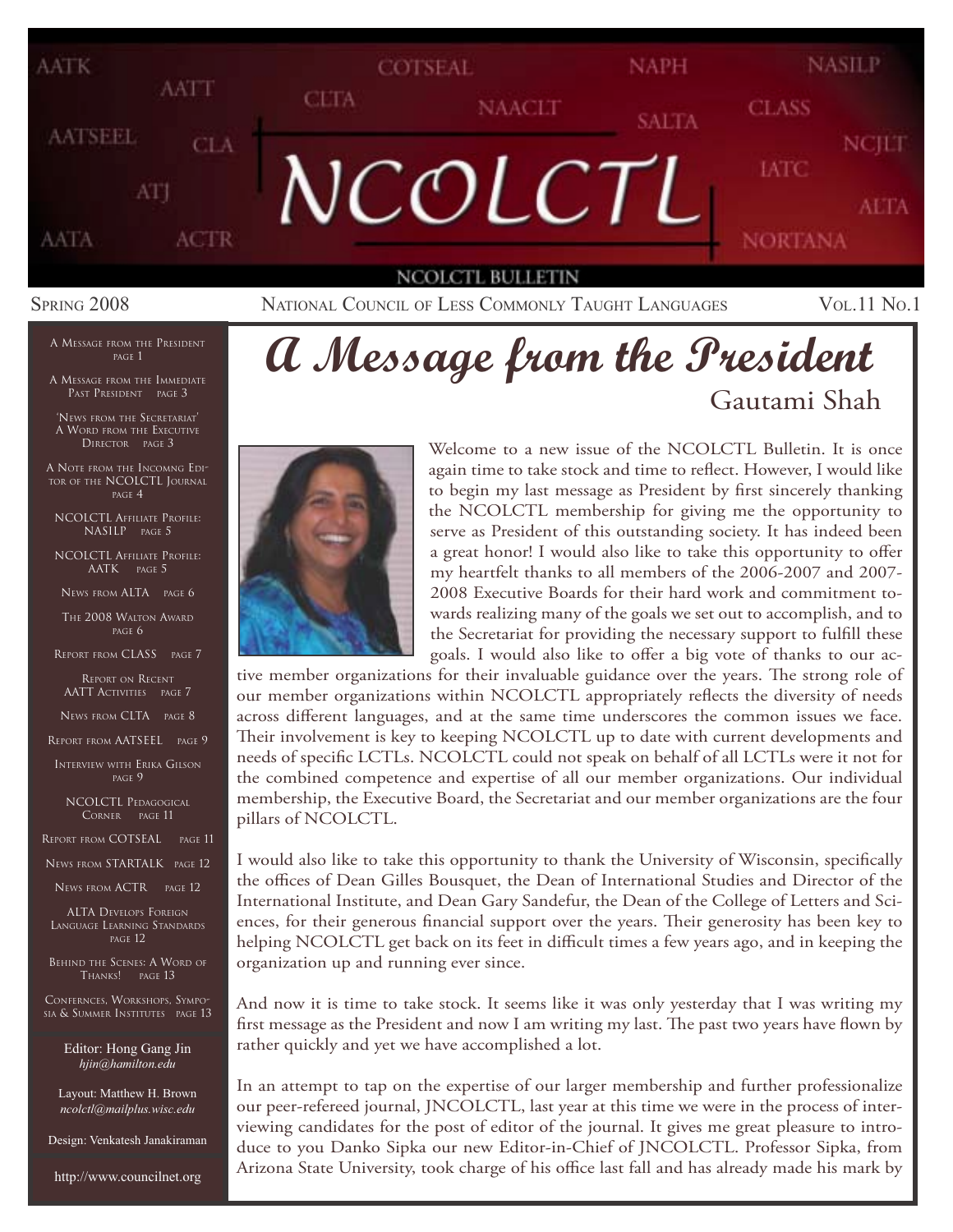editing the 2008 issue of JNCOLCTL. On page 4 of this Bulletin Professor Sipka has shared his vision for the journal. As is evident from the 2008 issue of JNCOLCTL, Professor Sipka has already implemented some of his vision for the journal by strengthening the peer review process, instituting a high powered advisory board, and by structuring the journal in four sections that will help maintain a broad coverage of relevant content areas. We are indeed very fortunate to have Professor Sipka's leadership for JNCOLCTL. Please join me in welcoming Professor Sipka to his new office at NCOLCTL and please plan to submit your best manuscripts for publication in the journal.

Last year, with the hope of empowering our membership we initiated a salary survey across LCTLs. I am delighted to report that a total of 319 respondents filled out the on-line survey. Many thanks to all those who participated in the first NCOLCTL salary survey. The relatively large number of responses allows us to report average salaries and ranges for a number of LCTLs, including Arabic, Chinese, Hebrew, Hindi and Urdu, Japanese, Korean, Turkic Languages, Slavic Languages, Other African & Asian Languages and Other European Languages. Some grouping was necessary to avoid identification of individual responses in the summaries. In addition to the summaries by language or language groups, we report adjustments for location and type of institution. I believe the reported summaries will be an important contribution towards professionalizing the practice of LCTLs. Comparison with national data will enable instructors make informed career decisions and it will also be helpful for administrators and coordinators who often face the daunting task of planning and justifying competitive compensation in fields that are often new within the institution. A more detailed report of the salary survey results should be in your conference folder. We are also working towards making the results available online through password protected access for members. I hope that the 2007 salary survey will start a new tradition of providing periodic updates that can serve as a common reference that members can rely on.

In an effort to continue engaging our senior colleagues as well as to attract young and/or future LCTL professionals, this year we instituted a reduced student and senior rate for membership. Also, this year for the first time we offered graduate students and part-time lecturers accommodation grants to attend the 2008 conference. Other initiatives in the pipeline are exploring the possibility of having a NCOLCTL Honor Society and the articulation of guidelines on how LCTL programs should be structured. The University of Wisconsin-Madison and NCOLCTL joint National Online Teacher Training project is also on schedule and so, in all, we are on track.

And now I would like to share some personal thoughts on possible future directions for NCOLCTL. An important challenge where NCOLCTL's input is needed is in the setting of national policy regarding languages. The dialogue regarding a national language policy has commenced, but we are conspicuously absent. This is remarkable since NCOL-CTL is optimally positioned to take on a leadership role in shaping national policy on languages in general and LTCLs in particular. It is time for us to participate in the ongoing dialogue. Furthermore, there are several well-intentioned governmental and non-governmental funding and programmatic initiatives well on the way, but many are knee jerk reactions and band-aid solutions without regard to the long-term implications of the same. NCOLCTL is the premier national professional society for LCTL pedagogy. It is therefore natural and important that NCOLCTL provide national leadership and guidance for the practice of LCTL teaching, LCTL pedagogy research and most importantly any national policy affecting LCTLs. One way to enter the dialogue and influence relevant policy and funding decisions is for NCOLCTL to be proactive, and similar to the National Research Council (NRC) reports, publish a report that identifies needs, opportunities and challenges of LCTL teaching. I believe a well-argued report would be a welcome decision support for funding agencies and lawmakers.

On that note, in bidding you all farewell, I would like to congratulate and welcome incoming President, Hong Gang Jin. I believe NCOLCTL is on a good course, and with Hong Gang Jin at the helm, in good hands too. I would also like to encourage you all to actively participate in shaping the future of NCOLCTL. The success of any society depends on its membership and I assure you the experience afforded and ties forged in the process of being involved are most rewarding.

With warm regards,<br>Gautami<sup>5</sup>

Gautami Shah *gshah@rice.edu* President, NCOLCTL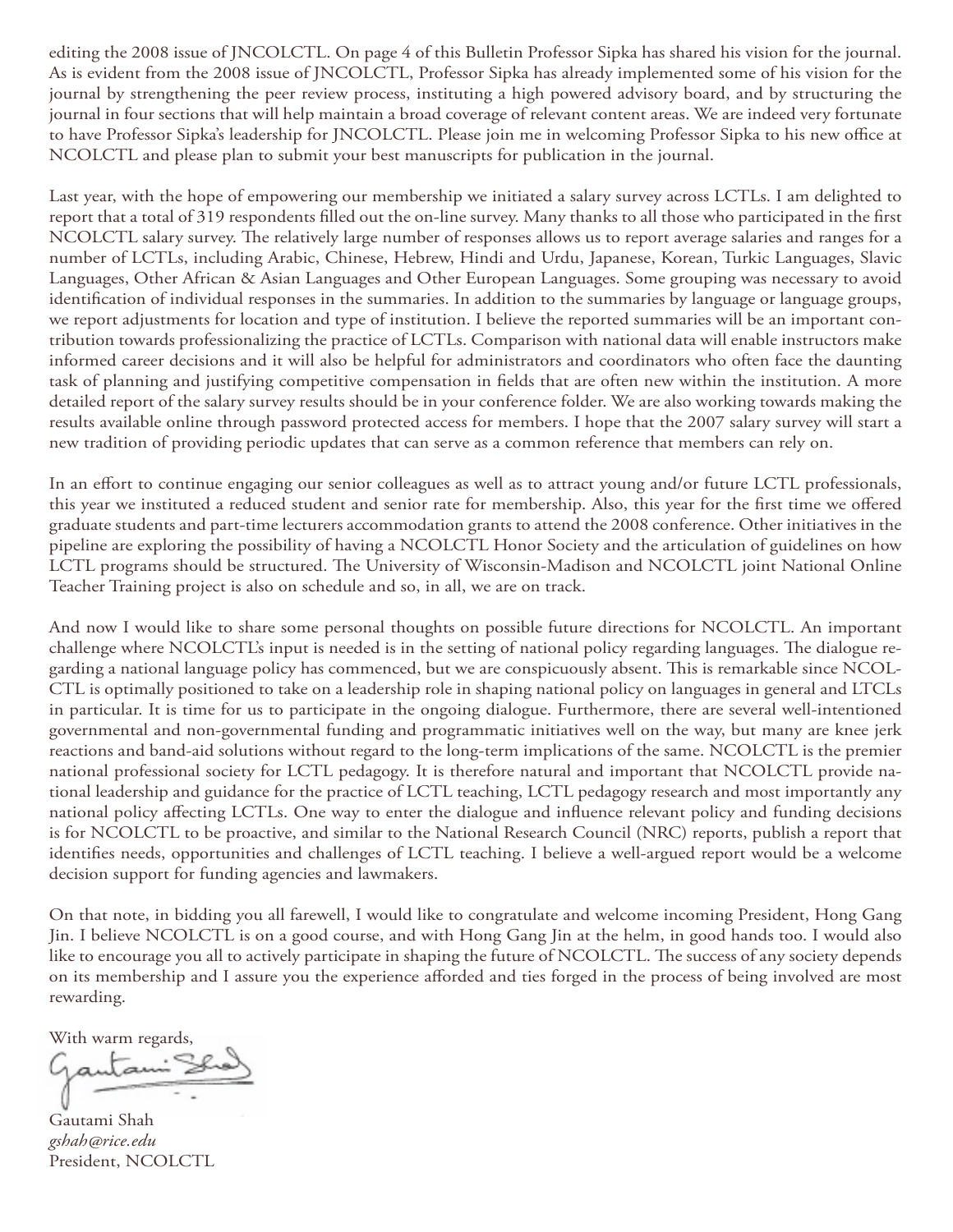## **'IF YOU BUILD IT, THEY WILL COME' A MESSAGE FROM THE IMMEDIATE PAST PRESIDENT**



This has been my last year as  $\perp$  a member of the NCOLCTL board, so I wanted to leave it with a round of "thank you's" as well as a recommendation about what I see as the membership's role in moving our organization forward. First, I want to thank all my fellow board members, past and present, and our Executive Director, Antonia Schleicher, for being such gracious colleagues these many years. I also wish to thank the members

of the University of Wisconsin whose sponsorship and patronage were critical to NCOLCTL's well-being these past years. I have been involved with NCOLCTL in one form or another for about ten years, and have watched the organization go through a number of transitions, from a fully-funded organization supported by Ford Foundation money, to one that needed to be totally re-tooled into an individual membership organization when that funding ran out. Clearly, thank you's need to go out to all of you, the NCOLCTL members, as you never faltered in your support of our organization during those tenuous times of change and transition even though there were naysayers who doubted NCOLCTL's continued viability. Living in Iowa, I am reminded of the movie "Field of Dreams," about an Iowa farmer who suddenly hears voices directing him to plow under a perfectly good cornfield and replace it with a baseball diamond. The voices also give him an equally cryptic message, "If you build it, they will come." Among the many themes of this movie is one that stresses the power of dreams and the belief that certain institutions are so integral to the human spirit that people cannot help but want to be a part of them. I feel that our organization embodies such a spirit, composed as it is of members who have toiled without a lot of credit or without a lot of fanfare to maintain the capacity to learn and utilize languages that are far from the consciousness and even the imagination of U.S. language education. We do know, however, that this situation has started to change, as many of the languages that you represent are becoming more sought after among learners and policymakers who see a future where the study of languages such as Chinese, Hindi, Arabic, Persian and a host of others will be more available.

So, in leaving the board, I just want to send you the message of involvement. Please stay involved with NCOLCTL in any way you can, especially in leadership roles, whether this role be serving on a committee, running for an elected position on the board, or putting forth ideas to the board that moves our organization forward. In the future, I'm sure that the leaders of NCOLCTL will be calling on you for ideas, proposals, and participation in other projects that will help our organization grow. I would ask you to give of your time to answer these requests, because this organization provides a forum for less commonly taught language discussions that

is both unique and important. I look forward to our continued interaction in the future.

Michael Everson *michael-everson@uiowa.edu* Immediate Past President, NCOLCTL

## **'NEWS FROM THE SECRETARIAT' A WORD FROM THE EXECUTIVE DIRECTOR**

It is my honor to address the<br>growing NCOLCTL membergrowing NCOLCTL membership. Last year's conference was the biggest so far - we had an unprecedented amount of proposal submissions and incredible turnout. Likewise, our membership numbers have exceeded our expectations. While retaining our status as an organization of organizations, representing many professional associations of LCTL teachers, we are now becoming an organization



made up individuals. What does this mean?

As we all know, the LCTLs are characterized by a lack of certain amenities and infrastructures that other language groups enjoy. As such, many LCTL teachers feel that they are alone at various institutions, without guidance or professional peers. For some of the truly LCTLs, they may not even have a language-specific professional organization to turn to. NCOLCTL is becoming the home for all of these teachers. Our annual conference is helping LCTL teachers, regardless of particular language, to share the challenges and successes that have characterized their classrooms. I am always so glad to hear it when an individual teacher comes up to me and says, "Thank you, I learned so much from that session!"

Last year, the membership reelected Dora Johnson to serve as the Individual Member Representative to the Delegate Assembly. The person in this position provides members with a way to make their voices heard on the Council. Please talk to Dora if you have any concerns you want the Council to consider. In the coming year, we would also like to help individual members with grant proposals and other professional opportunities. The NCOLCTL secretariat is here to work for you. All you need to do is contact us and ask.

The success of the organization continues to have a great deal to do with the collaborative spirit of the NCOLCTL Executive Board. I would like to thank Michael Everson (Immediate Past President), Gautami Shah (President), Hong Gang Jin, (Vice President), Alexander Dunkel (Secretary-Treasurer), Gerald Lampe (Member at Large), and Maria Kosinski (Member-at-Large) for their hard work and dedication. Gautami Shah will be stepping down as the President this year, while Hong Gang Jin will step in. I also want to thank Matthew Brown and Joseph Chikowero of the Secretariat for helping to plan the NCOLCTL conference and Adedoyin Ad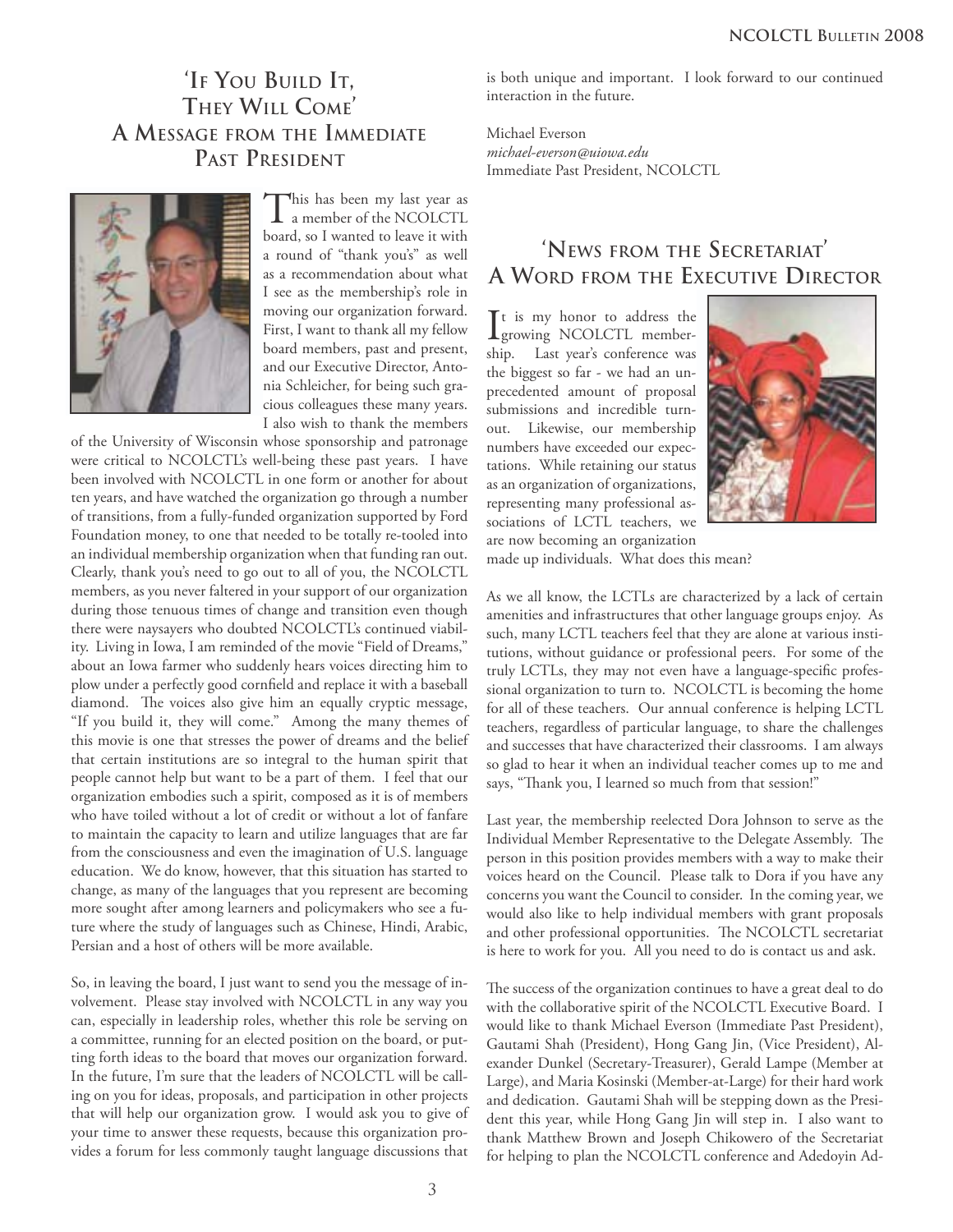enuga for providing technological support.

I wish you all of the best in 2008 and hope that NCOLCTL has been able to help you achieve your professional goals in the LCTLs. Please contact us any time you have questions about the organization or about our field. Let's continue to work together towards being the preeminent organization representing the reality of teaching the LCTLs

Antonia Folarin Schleicher *ayschlei@wisc.edu* Executive Director, NCOLCTL

## **A NOTE FROM THE INCOMING EDITOR OF THE NCOLCTL JOURNAL**

Throughout my professional career I have been involved in teaching and researching Slavic languages and occasionally other LCTLS, as a university professor, consultant in the language industry, and a government contractor. I am also a life-long LCTL and CTL learner (most recently of Modern Standard Arabic, and before that, Mandarin Chinese). Such a personal history naturally led toward my involvement in NCOLCTL and its journal.

I commenced my editorial duties for the Journal of Less Commonly Taught Languages (JLCTL) in the United Nations' Year of Languages (see: *http://www.un.org/News/Press/docs/2007/ga10592. doc.htm*) and in the post-MLA-report year (see *http://www.mla.org/ flreport*), a year of momentum for LCTLs.

Taking over from Michael Everson, to whom I remain indebted for his generous guidance, it is my intention to seize the moment and steer the Journal down the stream generated by the seminal MLA report. I see the journal as contributing to a more aggressive advocacy of LCTL issues and a venue for serious research offered by our field.

My envisioned editorial strategy for the Journal can best be described as innovative conservatism. While preserving the general editorial focus on policy, education, programs, advocacy, and research in the field of less commonly taught languages, I plan to include the following distinct content areas.

- a. Methodology and Technology,
- b. Academia,
- c. Beyond Academia,
- d. Social Embeddedness

The first area will include papers focusing on broader theoretical and technological issues in all fields of less commonly taught languages. The second area will encompass reports about research and teaching in academia, at K-12 and collegiate levels. The third area will be comprised of papers addressing research and teaching in government and industry. Finally, the fourth section will address the issues of a broader social environment, ranging from work with heritage communities to advancing LCTLs in federal initiatives and legislation. While it will take some time and an increase in submissions to organize these areas into distinct sections of the Journal, the papers in the 2008 issue (currently under preparation) already cover all aforementioned thematic areas. Another plan for the future is to publish occasional thematic volumes in addition to the regular ones.

Needless to say, my goal is to achieve as broad a geographical coverage as possible, which will be seen in the 2008 volume.

While most papers will, as before, come from the annual NCOL-CTL conferences, my goal is to encourage other submissions with an eye toward adequately covering all four aforementioned areas.

Each submission to the JLCTL will receive anonymous review by at least two LCTL specialists. Only those papers that receive two positive evaluations will be published. In addition to an array of excellent reviewers, my editorial work will be supported by the Advisory Editorial Board, a body comprising eight preeminent LCTL specialists: Elizabeth Bergman (Georgetown University), Richard Brecht (U. of Maryland), Stephane Charitos (Columbia University), Victor Friedman (U. of Chicago), Michael Hillmann (U. of Texas), Scott McGinnis (Defense Language Institute, Rajendra Singh (U. de Montreal), David Zorc (McNeil Technologies). The call for submissions for the 2009 issues should be expected shortly after this year's NCOLCTL conference.

Danko Šipka *Danko.Sipka@asu.edu* Arizona State University



Danko Šipka is professor of Slavic langauges at the Arizona State University Department of Languages and Literatures. Dr. Šipka has worked as a research associate professor and acting director of the ASU's Critical Languages Institute for three years and has conducted researched at many institutions, including the University of Sarajevo and University of Belgrade in former Yugoslavia, the University of Poznan, the University of Wroclaw, the University of Warsaw, and Jagiellonian University in Poland, the University of

Munich and the University of Dusseldorf in Germany. He has a Ph.D. in linguistics from the University of Belgrade, a doctorate in psychology from Polish Academy of Sciences, and an M.A. in Russian from the University of Poznan.

Dr. Šipka is an expert in teaching Bosnian, Croatian, Serbian, and Polish, former Yugoslav literature and culture, and is adept at teaching Russian, Slovene, and Old Church Slavonic. Dr. Šipka is currently working on language instructions programs in Polish, Bosnian, Croatian, or Serbian, and Learner-centered Task-based Language Instruction. His research includes complex projects in traditional lexicography and lexicology, contrastive linguistics of Slavic languages, computational lexicography and grammar, as well as computer assisted language learning. Dr. Šipka has a great deal of administrative experience in tasks ranging from project leadership in traditional and computational lexicography over curriculum design and instructional oversight to grant proposal writing.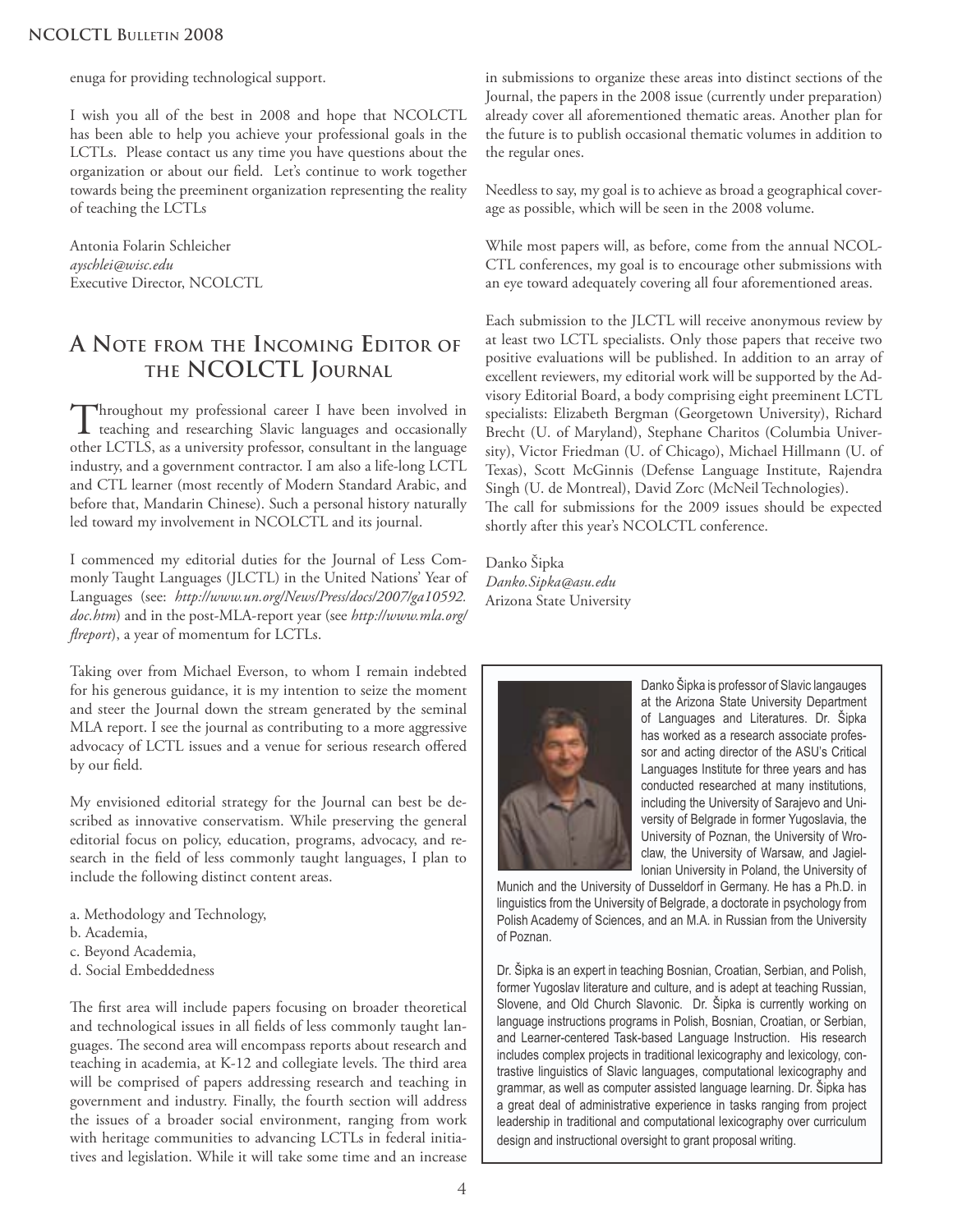## **NCOLCTL AFFILIATE PROFILE: NATIONAL ASSOCIATION OF SELF-INSTRUCTIONAL LANGUAGE PROGRAMS (NASILIP)**

NASILP—"Tomorrow's Languages Today!"

 $\prod$ you wish to offer an LCTL with modest resources, NASILP will help you get started at your institution. will help you get started at your institution.

The National Association of Self-Instructional Language Programs (NASILP) is North America's oldest professional organization specifically devoted to fostering study of less commonly taught languages through self-instructional principles utilizing a "prochievement" modality developed for an academic setting.

NASILP provides channels through which the Association's members share their concerns and expertise. NASILP is a member of The American Council on the Teaching of Foreign Languages (ACTFL). It is an organizational affiliate of the Joint National Committee for Languages and the National Center for Languages and International Studies (JNCL/NCLIS) and a founding member of the National Council of Less Commonly Taught Languages (NCOLCTL) headquartered at the University of Wisconsin-Madison.

NASILP has institutional members throughout the United States and Canada providing self-managed programs in more than fifty languages to thousands of students. Most institutional members are 4-year colleges and universities although 2-year colleges and secondary schools are increasing in membership.

NASILP is also a co-participant in a Critical Languages Series CD-ROM language courseware project along with the University of Arizona's Critical Languages Program (UA/CLP), Computer Aided Language Instruction Group (UA/CALI), and UAPress. This series consists of CD-ROM language courseware in Beginning Brazilian-Portuguese, Cantonese, Chinese, Kazakh, Korean, and Turkish and DVD-ROM courseware in Beginning Ukrainian, Intermediate Cantonese, Kazakh, and Turkish and Advanced Kazakh; it is distributed by the UAPress.

At present DVD-ROMs for Beginning Kurdish, Intermediate Ukrainian, and Advanced Turkish are scheduled for release in the summer of 2009. All courseware has been developed with support from the National Security Education Program (NSEP), the U.S. Department of Education, International Research and Studies (IRS) Program, the UA Offiice of the Vice President for Research, and the Office of the Dean of the College of Humanities

*NASILP welcomes faculty and administrators to its 35th Annual Conference in the Washington D.C. area on October 31st and November*  1st of this year. The Conference is result-oriented with participatory workshops and presentations by leaders in the field from government *and education. It is held at the Crystal City Hilton in Arlington, VA, a fi fteen minute Metro ride from downtown Washington.*

Since NASILP is a membership organization, most information may be obtained by contacting the NASILP Secretariat or by accessing the "Members Only" section of its website by completing a Membership Application at *nasilp@u.arizona.edu* or call 520- 626-5258.

Alexander Dunkel *adunkel@u.arizona.edu* Executive Director NASILP at Critical Languages

## **NCOLCTL AFFILIATE PROFILE: AMERICAN ASSOCIATION OF TEACHERS OF KOREAN (AATK)**

The American Association of Teachers of Korean was founded in 1994 for all levels of teachers of the Korean language, culture, and literature in the United States of America. Its mission is to enhance and promote an interest in the teaching and learning of the Korean language, culture and literature; to carry out research in second language acquisition, applied linguistics, language pedagogy, as well as in the teaching of culture and literature, and to provide a forum for presenting research findings.

The activities of the American Association of Teachers of Korean, which is commonly referred to as "AATK," include but are not limited to the following:

A. Host annual workshops for professional development and conferences for the exchange of ideas, information, experience, and research results and findings.

B. Encourage the development and demonstration of instructional materials, teaching methods, and curricula

C. Publish a journal, proceedings, and newsletters

D. Voice the Association's concerns related to Korean language education in the United States

E. Raise funds to carry out the Association's activities.

Membership to the American Association of Teachers of Korean is open to all present teachers or future teachers of the Korean language, culture, and literature in the United States. For more information about joining AATK, visit the website at: *http://www.aatk. org/html/membership.html*

To further its mission, the AATK is working on a number of projects and programs. Projects for the immediate future include:

(i) Creating a web page for Korean language textbooks, annotated with descriptions of individual textbooks and a list of institutions that use them, together with ratings and links to publishers.

(ii) Cataloging Korea-related articles, including links to downloadable abstracts and/or pdf files, similar to those in library databases. (iii) Posting a survey of study abroad programs

(iv) Providing a list of materials available from the Korea Foundation.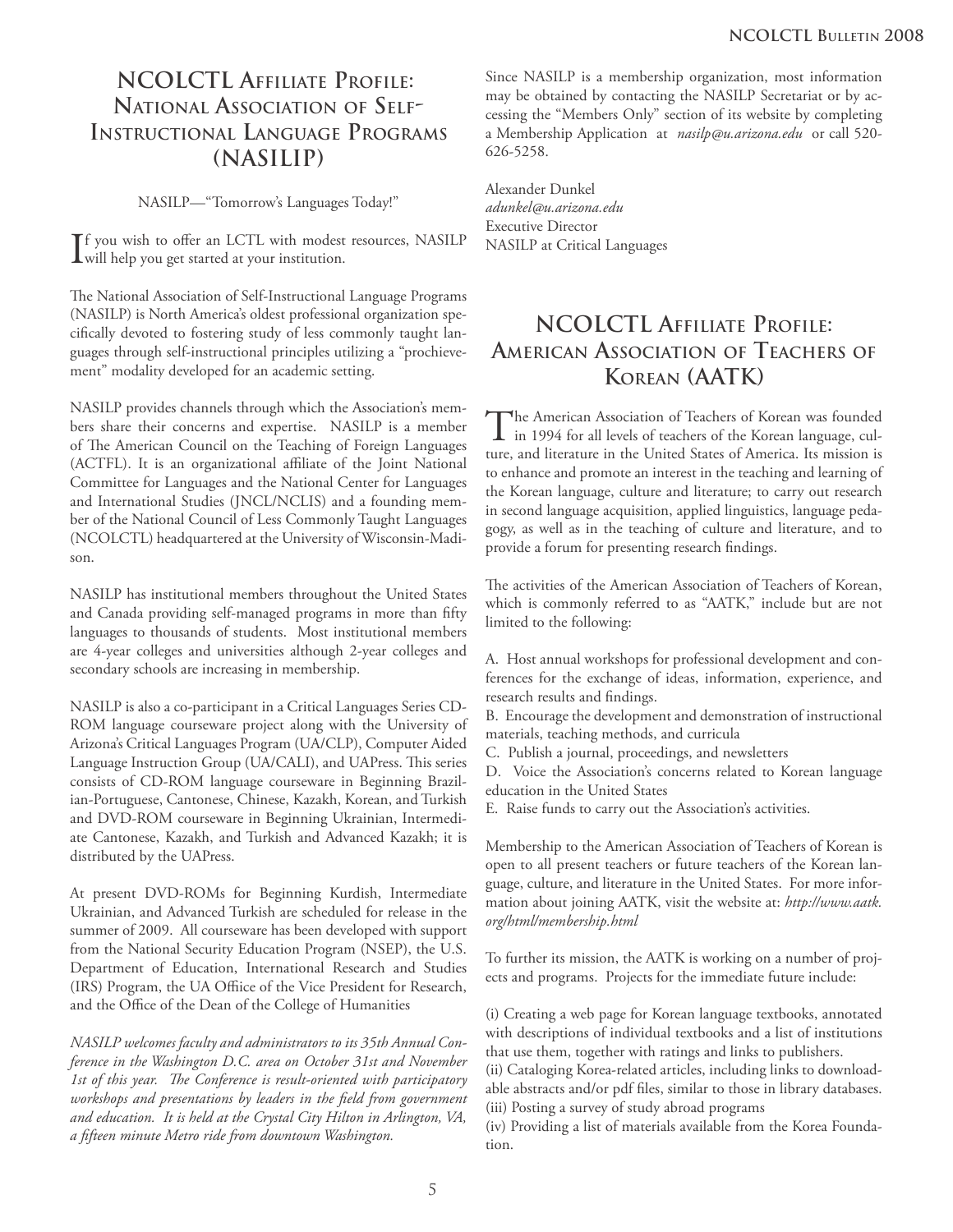#### **NCOLCTL BULLETIN 2008**

(v) Building a clearing house/bulletin board of downloadable teaching materials.

More long-term goals include strengthening the AATK infra-structure by expanding the membership base and enhancing our website, cooperating with other organizations in and outside the U.S. to better achieve our common goals of promoting and enhancing the education of Korean language and culture.

For more information on AATK activities, go to their website at *http://www.aatk.org*, or e-mail AATK President Young-mee Yu Cho at *yucho@rci.rutgers.edu*

**NEWS FROM ALTA (AFRICAN LANGUAGE TEACHERS ASSOCIATION): NALRC HOSTS FOREIGN LANGUAGE TEACHING ASSISTANTS**



uring August  $12 - 16$  and  $20 - 24$ , 2007, the National African Language Resource Center (NALRC), hosted an orientation and training workshop for about 90 Foreign Language Teaching Assistants (FLTAs) selected by the Institute of International Education and Fulbright-Hays to assist in the teaching of various LCTLs during the academic year 2007-2008. Headed by African Languages Professor and Executive Director of NCOLCTL, Antonia Schleicher, the NALRC hosted the two-part workshops at the Sheraton and Madison Concourse hotels, in Madison, WI.

Students from countries such as Afghanistan and China rubbed elbows with peers from places as disparate as Nigeria and India. The highly successful program introduced these scholars to the basics of foreign language pedagogy. The training menu included such critical issues as curriculum development, dealing with students in an American academic environment, standards for learning foreign languages, incorporating culture into the foreign language classroom, individual differences in learning foreign languages, classroom management, preparing syllabi and lesson plans, and error correction.

Professor Sandra Arfa, Director of the English as a Second Lan-

guage Program at the University of Wisconsin-Madison, presented on the communicative approach to teaching foreign languages. FLTAs were then given the opportunity to demonstrate how to teach their own languages using this approach. In addition to presentations by Schleicher and Arfa, the program also tapped into the expertise of top-level pedagogists, scholars, research authorities, and other experts from the University of Wisconsin System and beyond, such as Professors Charles James, Robin Worth, Dianna Murphy, Steve Timm, Jacques du Plessis, Kathy Moulton (University of Florida), bibliographer Emilie Ngo-Nguidjol-Songolo; the Institute of International Education's Shahreen Rahman and Marsha Firth; and UW-Madison's Assistant Provost in the Office for Equality and Diversity, Luis Pinero.

Since the program was conducted close to the UW-Madison campus, the FLTAs had ample opportunity to experience the atmosphere of a typical US campus through their interaction with students, professors, and members of the community. A guided tour of the Capitol also familiarized the FLTAs with aspects of US culture.

The perspective and experiences of US students in foreign language learning classrooms were given by Dr. Charles Schleicher, Angela Guitierrez, Samantha Joan Diver, Will Lipske, and Aaron McKean. This 'student' perspective prepared the FLTAs for the interaction they are likely to have in US foreign language classrooms.

In general, the orientation was a great success. New FLTAs were given a lot of information to mull over in the short time they were in Madison, but they left for their various institutions armed with the kind of knowledge all LCTL teachers should have. The NAL-RC hopes that such training and professional development opportunities continue to professionalize the field of language teaching, especially the LCTLs.

## **THE 2008 WALTON AWARD**

The A. Ronald Walton Award was established in honor of the late Dr. Ron Walton, co-founder of NCOLCTL and founding Deputy Director of the National Foreign Language Center (NFLC). The Walton Award, presented by NCOLCTL in recognition of outstanding service in the field of LCTLs, was first awarded in the year 2000 to James Alatis. Subsequent recipients of the award are Teresita Ramos (2001), Richard D. Brecht (2002), Laura Janda (2003), Laurel Rasplica Rodd (2004), Dora E. Johnson, (2005), Ray T. Clifford and Leonard A. Polakiewicz (2006), and Thomas J. Hinnebusch (2007). This year, NCOLCTL is proud to announce

that Erika H. Gilson, Senior Lecturer in Turkish at Princeton University joins the list of distinguished recipients of the Walton Award.

To learn more about Dr. Gilson and her views on lctls, please turn to the e-interview on page 9.

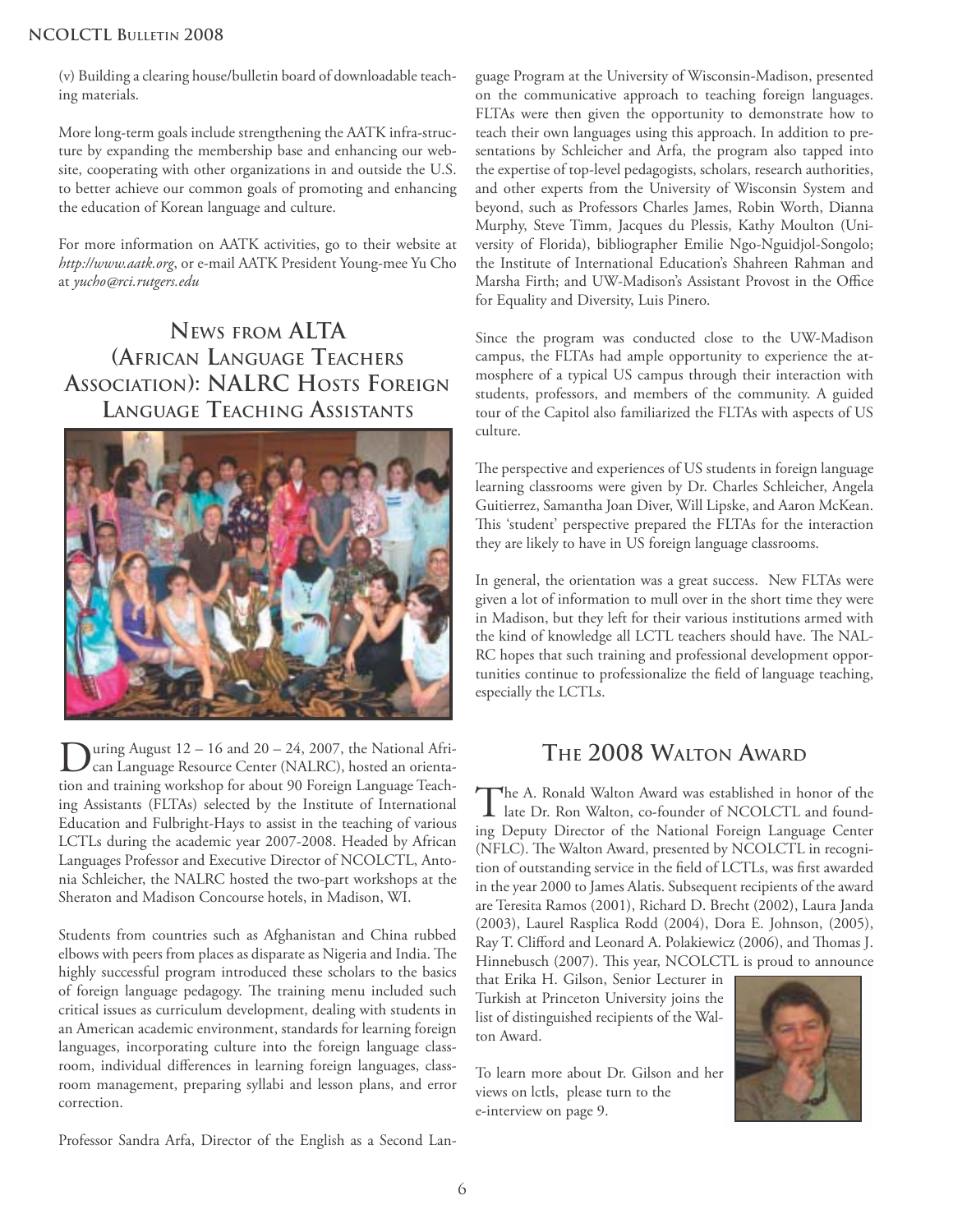## **REPORT FROM CHINESE LANGUAGE ASSOCIATION OF SECONDARY SCHOOLS (CLASS)**

#### *CLASS became ACTFL Convention Co-Sponsor*

CLASS Executive Director, Yu-Lan Lin, announced the breaking news at the 2006 Board Meeting that the proposal to include CLASS as one of the ACTFL convention co-sponsors was approved by a unanimous vote at the meeting of the ACTFL Executive Council on November 14, 2006. A call for proposal submission was sent out immediately via group e-mail announcement to all members. In February, Review Committee members were trained by ACTFL to rate each proposal online and indicated whether it was accepted or rejected. The proposal review task was completed in February 28. Twelve sessions were selected from twenty-five proposals. Some presenters graciously accepted the recommendation suggested by the Review Committee to share session with additional presenters.

#### *National K-12 Chinese Language Survey*

CLASS conducted a national survey in 2003-2004 to collect data on most commonly used textbooks and student enrollment information on Chinese programs at K-12 schools. Once again, in January of 2007, CLASS conducted the first online survey to its members across the country. By the end of February, 228 members completed the survey. The preliminary results compiled in March have shown an increase in enrollments to 21,580 students. There were 12,130 Chinese language students in high schools, 3,579 in middle school/junior high schools, and 5,873 in elementary schools. In addition, there were 6,000 students studying Chinese at K-12 levels in Chicago Public Schools. Among those 228 survey respondents, 59% said they have certification, and 44% of them were teaching their students in both traditional and simplified characters. A more detailed survey report will be posted on the CLASS website in the spring of 2008.

#### *CLASS Leadership Conference*

The 2007 CLASS Leadership Conference was held on March 24-25 at the Ohio State University in Columbus, OH. Discussions included the celebration of CLASS 20th anniversary, summer programs for teachers and students, the design and layout for website, the results of national survey, recruitment of Chinese Bridge delegates, the establishment of a national Chinese examination, and guidelines for CLASS board members. The conference attendees worked in small groups to develop timelines and job descriptions for various committees such as advocacy and outreach, membership, national student essay contest, national honor society, election and nomination, and CLASS website. They met with Dr. Galal Walker, Dr. Minru Li, and Kun Shi to learn more about three organizations relating to Chinese teacher training at OSU-NEALRC (OSU National East Asian Language Resource Center), DEALL (the Department of East Asian Languages and Literatures) and SPEAC (Summer Program East Asian Concentration).

#### *2nd Chinese Bridge US High School Speech Contest*

The first CLASS Chinese Bridge Speech Contest was held on May 7, 2005 at the Embassy of the People's Republic of China in the United States of America. The purpose of this event was to encourage more non-native speakers to learn Chinese language at the pre-college level, as well as highlight their outstanding academic achievement in learning Chinese. In collaboration with the Confucius Institute at the University of Massachusetts at Boston, CLASS co-sponsored the second Chinese Bridge Speech Contest with generous funding from the Office of Chinese Language Council International (Hanban). The finalists were invited to participate in on-site speech contest on April 28 at UMass Boston Student Center.

## **REPORT ON RECENT AATT (AMERICAN ASSOCIATION OF TEACHERS OF TURKIC LANGUAGES) ACTIVITIES**

#### *ACTFL Training*

AATT sponsored six members to participate in the NMELRC-initiated ACTFL tester training workshop which took place in Provo, UT early in June, 2007. This means that once the certification process is completed, there will be for the first time 6 certified testers for Turkish proficiency.

#### *AATT-sponsored Graduate Student 'Pre-Conference'*

AATT hosted the third Graduate Student 'Pre-Conference', this time in conjunction with the Central Eurasian Studies Society Conference [CESS] which took place at the University of Washington in Seattle, October 18-21, 2007. AATT offered travel stipends to four successful applicants. To be eligible, applicants have to submit a paper in any field, as long as they use one of the Turkic languages for their research. Due to logistical issues, instead of a whole day event, it was a half-day event with one panel, with only 4 papers accepted. The Pre-Conference will switch back and be held before the MESA conference, which will be held in Washington, D.C. in November '08. A full day with 8 papers is being planned, hosted by Georgetown University.

#### *AATT Roundtable at MESA*

AATT sponsored a roundtable "Language Instruction through Film: Some Turkish Models"at the MESA conference in Montreal, Canada, in November 2007, which attracted a great many members and other conference attendees.

#### *Annual AATT Business Meeting*

The Association's annual business meeting was held in Montreal, November 17, 2007. The result of the elections to the Executive Board were announced with the makeup of the present board as follows: Uli Schamiloglu [UWisconsin], President, Erika H. Gilson [Princeton], Executive Secretary-Treasurer, Pelin Basci [Portland State], Bulletin Editor, Roberta Micallef [Boston U], Secretary, Erdag Goknar [Duke], Hakan Karateke [Harvard], Suzan Ozel [Indiana U affiliation], Kurtuluş Oztopcu [Independent], members at large.

#### *Projects, Prizes, and Progress:*

 • AATT websites: resources link which has been in development by Roberta Micallef at Boston University. A preliminary version of this webpage on her Boston University website and will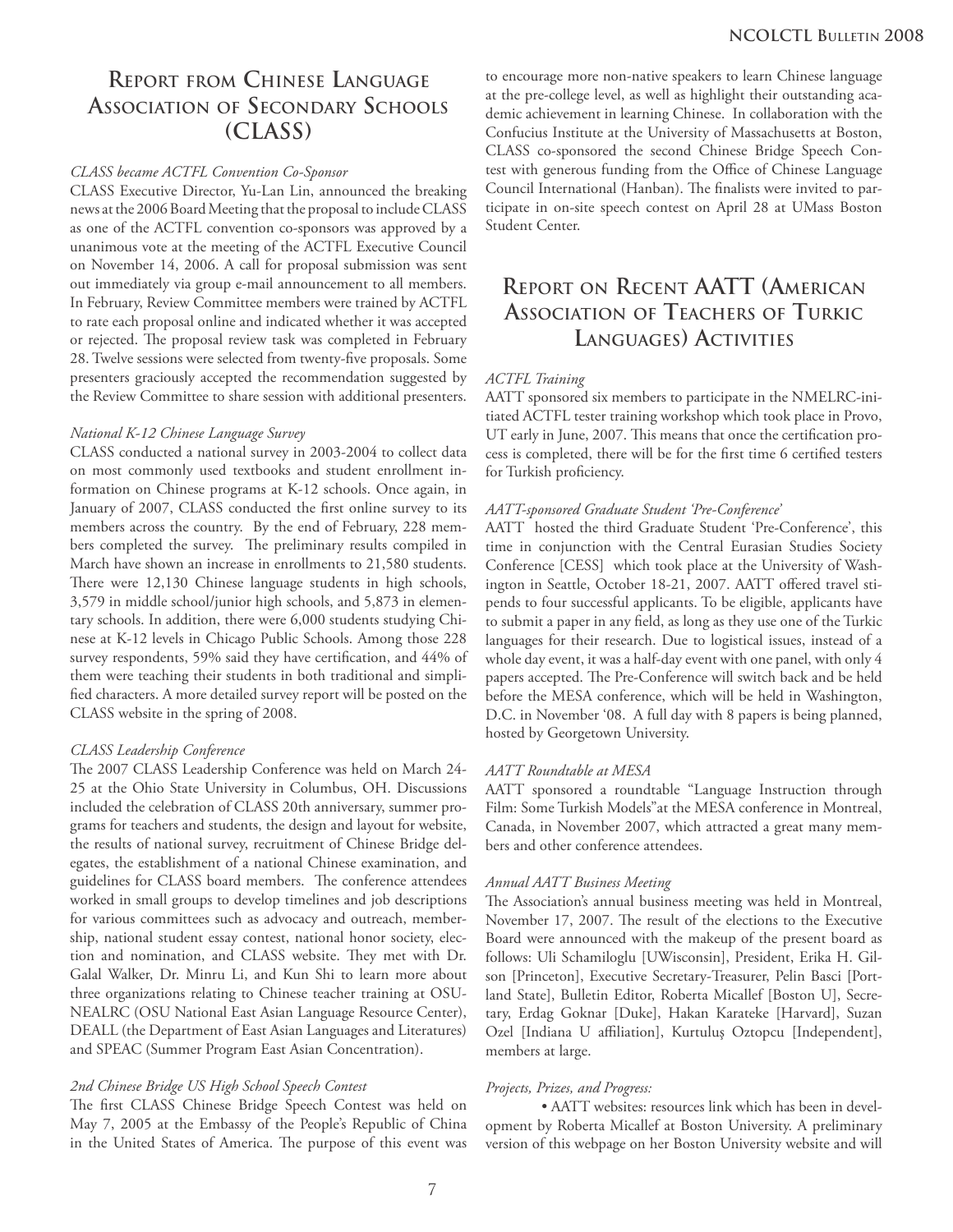be finalized after incorporating responses from colleagues.

 • CAORC-Critical Language Program for summer study in Turkey: several AATT members are directly involved in running these programs which are growing rapidly. Last year almost 600 applications were received for summer study scholarships in Turkey for elementary and intermediate levels. Because of this demand, the number of scholarships has been increased for this summer, and one more level, advanced, has also been included.

• Redhouse student prize for best progress

There were four prizes given out in 2007 for best progress in Turkish. These were announced during the Turkish Studies Meeting as well as at the AATT Meeting. Two of the winners were from the West Coast, one from Michigan, and one from the East Coast.

• Advanced modules for Turkish

One of our members, Bile Ozel, with AATT funding has edited and updated the files for the advanced modules for Turkish which were initially developed with USED funding at the University of Pennsylvania under Brian Spooner's direction. The pdf files which were prepared have been carefully reviewed by Nihan Ketrez. They are now almost ready, and will be made available on the AATT website for downloading to AATT members only.

• Wisconsin CAILS Project: Kazak lessons

Under the directorship of the AATT President, Uli Schamiloglu, the Central Asian Listening Series housed in the UW-Madison Language Institute has developed the first five Kazak lessons. After careful review, the project will expand to make this a much needed resource for learning Kazakh.

 • State of Turkish Language positions in Academia There was a discussion on the state of Turkish language positions in Academia. The discussion at the meeting demonstrated how dismal many find the state of the field.

#### *ACTFL Testers for Turkish*

Members of AATT are participating in the NMELRC project on Assessment for the four Near Eastern languages, a four year project to develop assessment tools for the four language skills for the intermediate and advanced levels. The project is guided by Ray Clifford, the current ACTFL President.

The project director is Erika H. Gilson, and the Turkish team consists of 6 AATT members. The teams met at Brigham Young University in Provo for a workshop in January 2007, beginning work on assessment tools for reading comprehension. The resulting test items were reviewed at ACTFL Headquarters in August, and are currently being prepared for on-line access. Work will begin on the second phase, developing items for listening, with a workshop in February in Provo.

## **NEWS FROM CHINESE LANGUAGE TEACHERS ASSOCIATION (CLTA)**

Dear NCOLCTL Members,

Under the leadership and tremendous effort by the past presi-<br>dents and the board of directors and the hard work of the<br> $\frac{1}{2}$ officers of the CLTA, much has been accomplished. The long list of achievements in the past year includes (i) drafting a well-articulated

CLTA mission and vision statement, (ii) initiating online voting, online membership renewal and update of information, and moving the CLTA website to CLTA-US.org, (iii) expanding research and professional development offerings through a pre-conference workshop, a fruitful collaboration with the STARTALK program at NFLC, a post-conference workshop on Learner-Friendly Grammar for Chinese Instruction, and an empirical research workshop.

While looking back and celebrating a wonderful year, we have also been working diligently and moving forward. We want to capitalize on the current momentum, ensuring that the CLTA truly "represents Chinese language teachers in all educational settings… supports establishing and sustaining quality Chinese programs, K-16 articulation, teacher education and professional development, and research relating to all aspects of teaching and learning about Chinese languages and cultures… [and] is committed to providing leadership, scholarship, and service to its members and to all sectors of society." (CLTA mission statement).

We have many lofty goals and need the support from everyone. In the coming year, we will strive to:

*Enhance collaboration and create more opportunities for cross-level/institution, cross-linguistic projects.* In addition to co-sponsoring the CLTA-CLASS forum at the annual conference, we will actively seek collaboration opportunities with ACTFL, all other Chinese language associations, relevant institutions, agencies regarding articulation, assessment, standard, professional development and rigorous theoretical and empirical research in teaching Chinese as a foreign language at all levels in different systems.

*Establish strong links with regional CLTAs.* For the last several years, we have witnessed the blossoming of regional organizations. It is important that experiences and resources are shared and that efforts are not duplicated. The CLTA will be the facilitating and unifying force that connects all CLTAs in a cohesive and strong network. A committee building the bridge between the CLTA and the regional associations has been discussing the possibilities and drafting guidelines.

*Encourage and strengthen research on Chinese language teaching and related studies; provide stronger support and better opportunities for*  professional development. This requires funding for research and workshops to share knowledge, experiences and results. There have been more awards from the tremendous fund-raising efforts by the many volunteers on the CLTA board and the continuing commitments from many generous donors. We are greatly increasing our fund-raising efforts and working to establish more incentives to encourage donations. The CLTA monograph #4 is in the very competent hands of Mike Everson and its successful completion will come soon.

Audrey Li *audreyli@usc.edu* President, CLTA Professor: EALC, Linguistics University of Southern California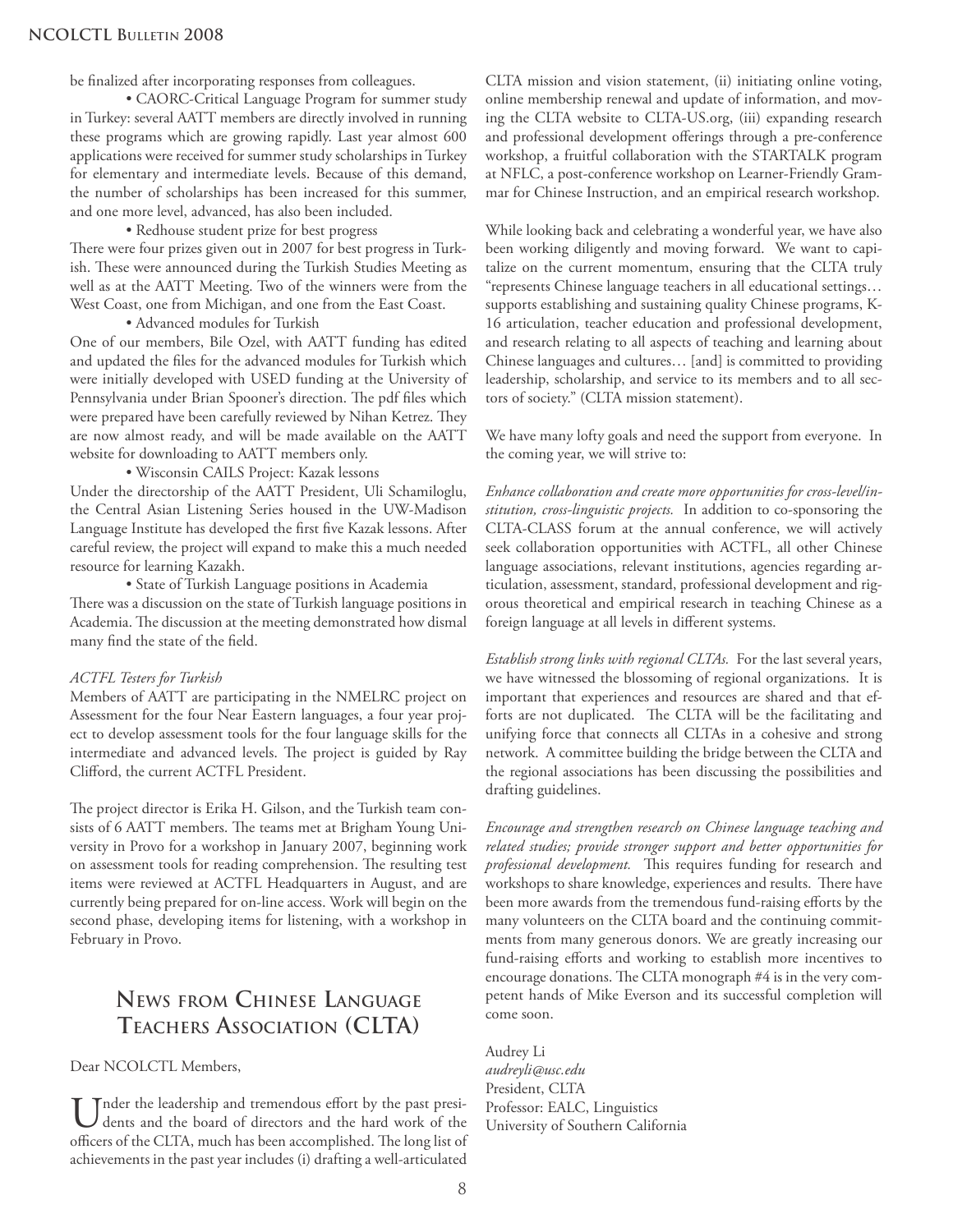## **REPORT FROM AATSEEL**

Former Russian President Vladmir Putin worked with UNESCO to declare 2007 "the Year of the Russian Language." While one might wonder about Putin's motivation for making such a proclamation, the past year was generally good for teachers of Russian and other Eastern European languages. Countries from Spain to China held conferences recognizing the importance of Russian language teaching, and after years of declining enrollments, many colleges and universities in the US saw increases. The information is not yet collected, but reports compiled by the Russian Language Centre of Moscow's Lomonosov State University, the American Council for Teachers of Russian (ACTR), and the American Association for the Advancement of Slavic Studies (AAASS) suggest that interest in the Russian language is on the rise.

The American Association of Teachers of Slavic and East European Languages (AATSEEL) remains the primary organization for promoting the teaching and study of Russian and over a dozen other languages, literatures, and cultures (e.g., Polish, Bulgarian, Romanian, etc…). AATSEEL addresses the needs of all educational levels, elementary through graduate school. Like similar organizations, AATSEEL provides its members with a range of support services including subscriptions to its two quarterly publications, The Slavic and East European Journal (SEEJ) and the AATSEEL Newsletter. For over 50 years, SEEJ has been the primary refereed scholarly journal for research studies and reviews in all areas of Slavic languages, literatures, and cultures. The AATSEEL Newsletter provides information on jobs, recent news in the field, language-specific (Czech, Ukrainian et al.) updates, teaching strategies, and other material relevant to Slavic language study. Most AATSEEL members have published articles, reviews, or occasional pieces in one of these outlets.

AATSEEL holds its annual conference at the same time and place as the National Conference of the Modern Language Association. In 2007, Slavicists gathered in Chicago, IL from December 27-30. Over 300 participants presented papers, round-table discussions, and workshops on a wide range of topics. Other events included sessions on the "academic job search," readings of poetry and fictional works in translation, a video presentation of Princeton University's production of Boris Godunov, and the President's Reception where numerous awards were given out. Among the latter, for the second year in a row, a non-Russian-language work won the award for Best Contribution to Language Pedagogy: Rozmovljajmo! (Let's Talk!): A Basic Ukrainian Course with Polylogs, Grammar, and Conversation Lessons by Robert A. DeLossa, R. Robert Koropeckyj, Robert Romanchuk, and Alexandra Isaievych Mason, (Bloomington, IN: Slavica Publishers, 2005).

Slavicists also contributed to many regional AATSEEL, MLA, and AAASS conferences in 2007, and, as always, several papers on language issues were presented at the AAASS National Convention in New Orleans in November. Russian teachers and professors frequently present their findings at the conventions of other national organizations such as ACTFL, AAAL, NCOLCTL, etc…

Two decades ago, Russian language study was at its height in this country. Mikhail Gorbachev's policies of perestroika and glasnost intrigued most of the world outside the former Soviet Union and helped to generate interest in learning about life and language behind the former Iron Curtain. Since then, Russian language teachers have faced some difficult moments: high school programs closed and interest waned on college campuses. 2007 may be remembered as the year that Russia, once again, came back into international prominence.

For more information on any of the points above or on Russian language teaching, visit the web sites for the individual organizations. Two final sources worthy of mention are http:// *www.russianlife.com/*, where readers can explore a variety of issues related to Russian culture and life, and *http://www.russnet.org/home. php*, devoted especially to teachers of the language who are seeking innovative methods for their classrooms.

John Bartle *jbartle@hamilton.edu* Journal Editor of AATSEEL Associate Professor of Russian Studies Hamilton College

## **INTERVIEW WITH ERIKA GILSON: RECIPIENT OF THE 2008 WALTON AWARD**

*Dr. Erika Gilson is a leading scholar in the fi eld of Turkish language, and an exemplary fi gure in the fi eld of Less Commonly Taught Languages. She has instructed students at various prestigious universities for more than three decades. Over the course of her career, Dr. Gilson has published an impressive array of materials relating to the Turkish language and language acquisition, including countless articles and book reviews, a*  textbook for students of the Turkish language, and a book entitled The Turkish Grammar of Thomas Vaughan: Ottoman Turkish at the End *of the XVIIth Century According to an English "Transkriptionstext". She has developed numerous interactive courseware programs and webbased resources for language acquisition. Her colleagues hail her as the heart and soul of the American Association of Teachers of Turkic Languages; she has also been an active member of NCOLCTL since she joined the steering committee twenty years ago, and a member of Computer Assisted Language Instruction Consortium (CALICO) for over a decade. The following is an e-interview with Dr. Gilson:* 

1. Among your distinguished achievements, you have published numerous articles and books, launched a number of impressive AATT field building projects, and developed many language materials and on-line courseware for Turkic languages. What are some of the highlights you have experienced and some of the challenges you have faced?

First of all let me say that this is an honor that I am not sure I am worthy of. Ron Walton was an inspiration to all who knew him - this honor has certainly special meaning for me. I want to thank very much my colleagues who nominated me: whatever I may have 'achieved' — and we are not done yet — has been strictly through a joint enterprise.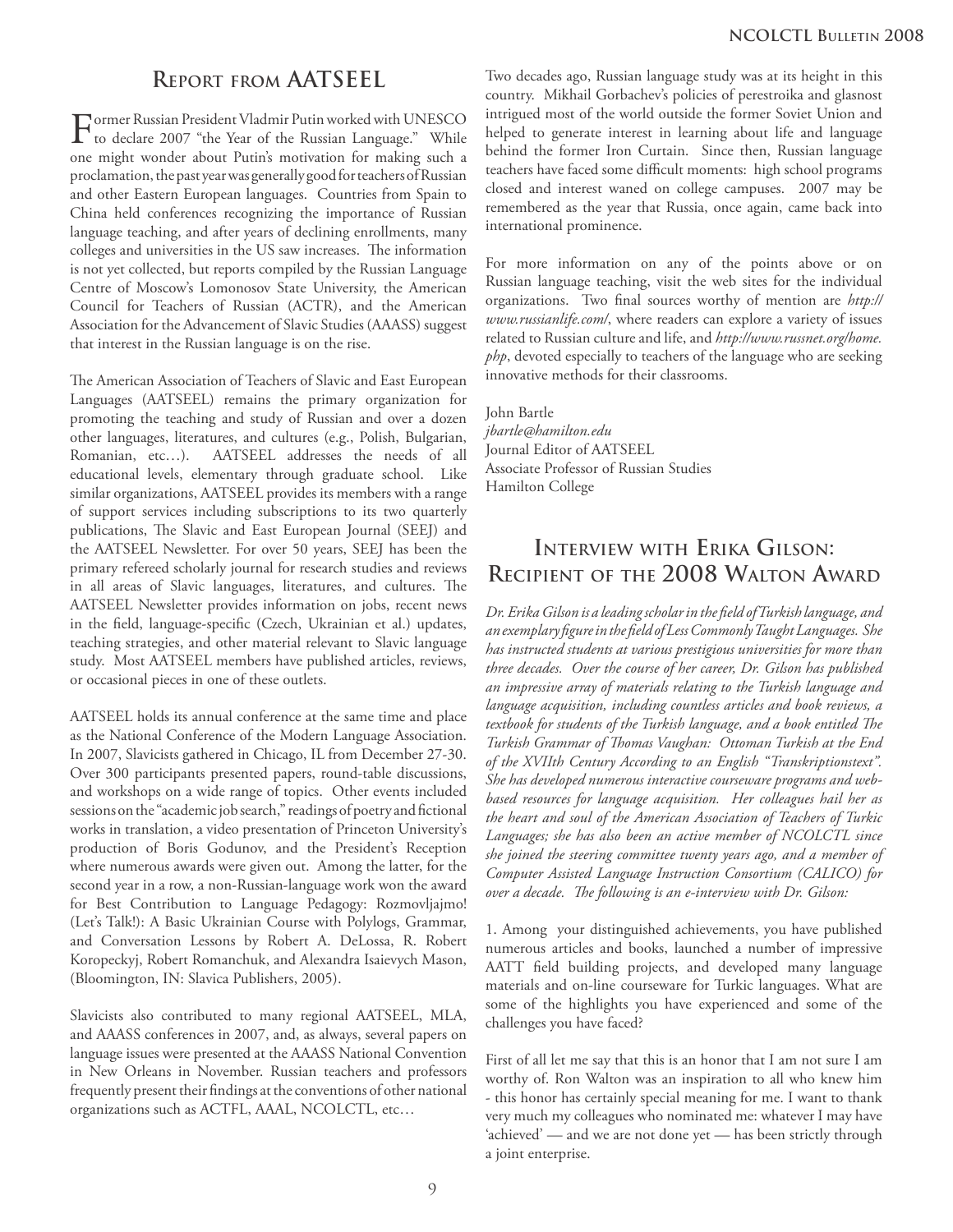Most of my time has been devoted to establishing and nurturing AATT. Looking back over the 20 odd years, I have to say that in a way it was easier then: we could count on tenure-track or tenured language teaching faculty as core members. Commitment from such invested members was quite automatic as the

importance of the undertaking needed no explanation. Gradually, such positions were eliminated with most teaching being done today by adjuncts, graduate students, or lecturers with no permanency. Insecure in their positions, most of them, have no permanent interest in the field. Although our membership has increased, we do not find the same commitment that earlier colleagues had. So, I consider those early years full of enthusiasm working to form the association, the highlights. The challenge facing associations such as ours today is to continue to make the association relevant to a new type of membership, a membership not really invested in the field and conscious of the benefits of joint endeavors.

2. You have been actively involved in AATT, NCOLCTL and many other organizations throughout your career.

How have you seen the LCTL field develop and change over the course of your career?

Well, I would say LCTLs as a 'field' really begins with the founding of NCOLCTL. Who knew we were a 'LCTL'? What was that? Even though we formed an association, the American Association of Teachers of Turkic Languages [AATT], in 1985, thinking of our languages in this manner, that is as a LCTL, made us aware that there were 'others', that there was an advantage to getting together to work on 'solutions to common problems.' Here I hear the voices of Ron Walton, Dick Brecht, Terry Ramos, and Dick Lambert during the early discussions of the 'field.' Today, panels on LCTLs are encouraged on all major associations that previously showed little or absolutely no interest. A major shift has taken place in that LCTLs do have a say today, they are overall recognized as a vital component in the American educational process—if not yet fully accommodated within academic structures, that is, the 'fit' of LCTLs in academe is still being worked out.

3. You have been described by your colleagues in AATT as a leader with vision, passion, professionalism, and–most importantly–who is constantly prodding. You have also helped establish a strong AATT board which is being considered as a model board for other organizations. What does it take, in your opinion, to be a successful leader in an organization?

Actually I never thought of myself as a leader; I am totally involved and passionate about the subject, yes. But I think AATT functions because it has what proved to be a working constitution. Further, we are a non-profit entity and can apply for funding independently, and we have committed volunteers who take the three-year position on the Board seriously.

4. As a linguist and language professional, you have developed and published a great deal of language materials and taught many language courses at different levels. What advice would you give to the field of language instruction in order to ensure the quality of language education?



**ERIKA H. GILSON**

Language instruction in the LCTLs is very different today due to the state of digital technology and the changes the proficiency movement has brought about. We now have full and continuous, ready and easy access to the authentic language—sounds, video and texts certainly for any of the Turkic languages which was not the case until fairly recently. The learner is exposed to authentic, living language rather than only grammar and scripted, text-based materials. Before the advent of the proficiency movement, the prevailing approach to 'language instruction' in academe was a bookbased understanding of the properties of a particular language rather than the process of acquiring the ability to function in that language; that was the norm. With the proficiency movement, the 'push' has

been to produce students at the intermediate proficiency levelthe level most institutions offering a LCTL aim for. In a way, I think this has hurt us. A language course as an academic subject for which students receive full credit still ought to teach about all aspects of the language—and the most important component here is culture—in addition to how to process and function in that language. Else we neglect the 'academic' aspect of the course, and deprive students of the base which they need to attain higher proficiency levels of the language, whether for purposes of literary studies, business or government work. This is becoming a crucial issue as the realization sinks in that an individual functioning at the intermediate level is of limited use for global interaction. Language instruction from the onset has to have the aim of making possible further progression to full proficiency in the target language.

5. What advice can you offer someone who is about to start a career in the LCTL field?

As mentioned already, the field of LCTLs today is very different, both as it concerns the institutional environment — there is greater demand, yet less recognition and academic placement - and the individual who now has more opportunities to become a true 'professional;' that is, someone who wants to be a teacher of a LCTL can receive a methodological and pedagogical background in addition to linguistic and cultural expertise. We certainly did not have this opportunity before, most of us beginning to teach the language while our degrees were in history, philology, literary or 'oriental' studies. As to advice, find a mentor, get the best academic preparation as possible but know that as it stands at the moment, you will most likely not be considered for a regular tenure track position. We all need to understand that this is not what intelligent, ambitious graduate students would like to hear, and we all have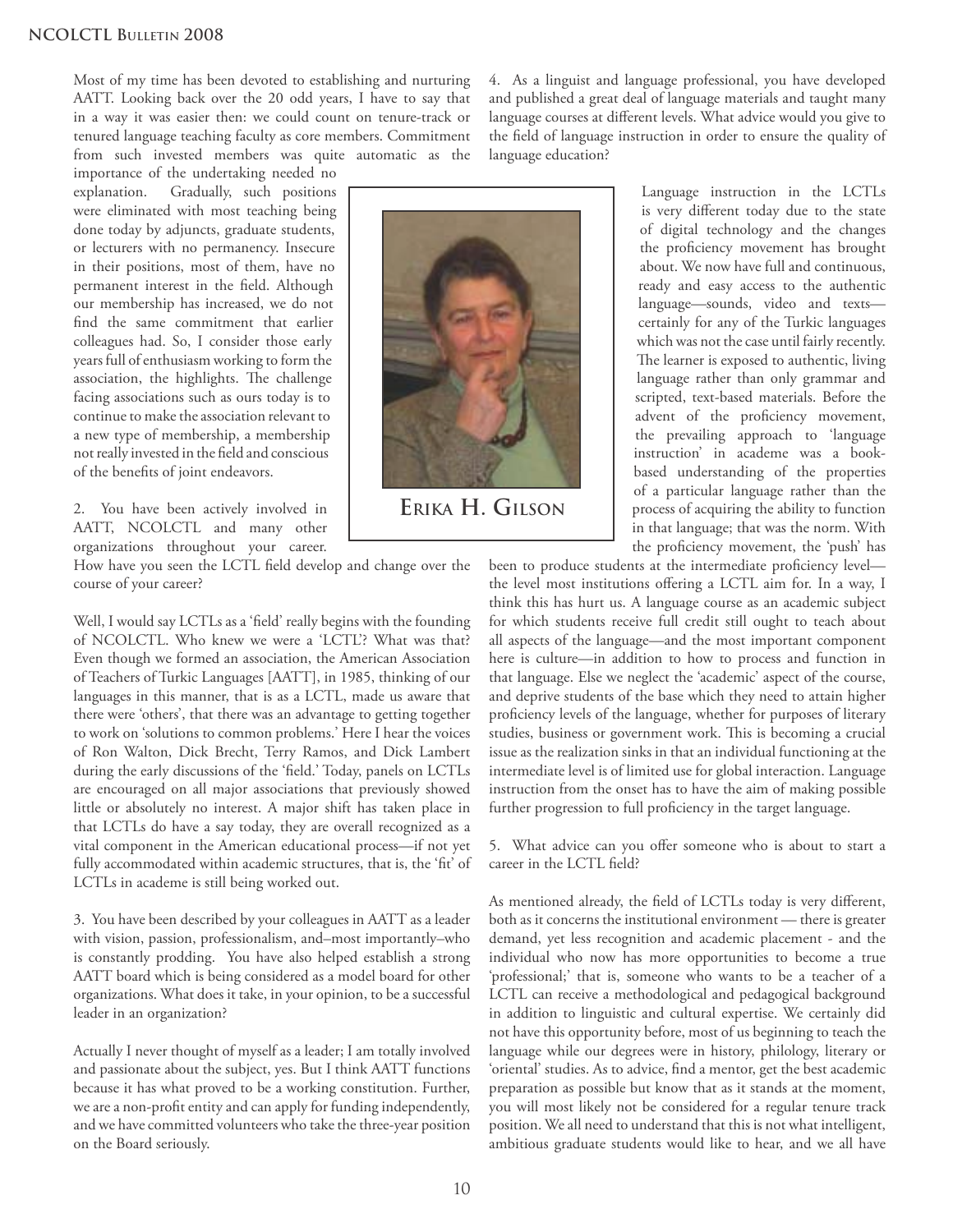a lot of work to do to change the institutional stance vis-a-vis language professionals.

6. Any suggestions and thoughts on the directions NCOLCTL should take?

I think one of the most urgent tasks for NCOLCTL is to insure that an academic career path is recognized by institutions so that we can indeed attract high caliber graduate students to enter the field, and stay.



## **ASSESSMENT IN LCTLS**

Whether you are teaching Japanese or Russian, there are some issues that all LCTL educators must face. Part of the purpose of NCOLCTL is to collaborate and share possible solutions to these issues. This year, we will look at the issue of assessment in Less Commonly Taught Languages. Listed below are summaries of articles about assessment in language instruction and links to the full article.

"Proficiency Testing in the Less Commonly Taught Languages" by Richard T. Thompson and Dora E. Johnson provides a brief overview of the development of standardized language proficiency assessment in the United States. This article focuses on how language proficiency assessment gradually expanded from commonly taught languages—Spanish, French, German—to encompass a vast array of less commonly taught languages. It also discusses specific problems that occur when adapting standardized assessment to LCTLs, and provides many examples. To read the full article, go to: http://findarticles.com/p/articles/mi\_pric/is\_ *198812/ai\_2721506416/pg\_1*

Although not specifically designed for LCTLs, "Proficiency-Oriented Language Instruction and Assessment: Standards, Philosophies, and Considerations for Assessment" by Diane J. Tedick discusses effective approaches and methods for language instruction. Tedick explains how to design classroom activities around contextualization, authentication, process, reflection, interaction, and integration (CAPRII). She goes on to discuss the approach of assessment, including how to balance teacher assessment, self-assessment, peer assessment, and cultural assessment, and also strategies used for assessment, such as checklists and rubrics.

"Proficiency-Oriented Language Instruction and Assessment: Standards, Philosophies, and Considerations for Assessment" is one section of "Proficiency-Oriented Language Instruction an Assessment: A Curriculum Handbook for Teachers," which can be accessed at: *http://www.carla.umn.edu/articulation/MNAP\_ handbook.html*

"Diagnostic Assessment and Learning: the Perspective of Th ree DA Specialists," featured in the spring issue of the ACTR newsletter, combines the ideas of three specialists with different linguistic backgrounds. These specialist discuss different aspects of diagnostic assessment (DA), or testing to determine a students advantages and disadvantages. "Diagnostic Assessment and Learning: the Perspective of Three DA Specialists" includes the writing of Hanan Khaled, an Arabic DA specialist, Seung Lee, a Korean DA specialist, and Jiaying Howard, a Chinese DA specialist.

"Diagnostic Assessment and Learning: the Perspective of Three DA Specialists," can be access through the ACTR website. Page one can be found at the following address: *http://www.americancouncils. org/documents/1017ac032307155605.pdf*. The remainder of the article can be found at the following address (pages 18 and 19 of the .pdf file): http://www.americancouncils.org/documents/ *1017ac032307155735.pdf*

## **REPORT FROM COTSEAL: COUNCIL OF TEACHERS OF SOUTHEAST ASIAN LANGUAGES**

The Council of Teachers of Southeast Asian Languages (COTSEAL) had a very productive year in 2007. Our refereed Journal of Southeast Asian Language Teaching (JSEALT), which was first published in 1992, began publishing as an e-journal in April 2006, and continued to grow steadily. Its home is SEAsite at Northern Illinois University, and it can be viewed at www.seasite. niu.edu/jsealt. The current issue includes two articles on poetry in the classroom ("Using Poetry to Teach Vietnamese" and "Poetry in the Arabic Language Classroom"), as well as book reviews, a multimedia review, language reports, and an events calendar. An archive including some past issues of the print JSEALT is also available on line. JSEALT appears in April and in October each year and is currently edited by Dr. Carol Compton.

The Editorial Board members of JSEALT are Dr. Erlin Barnard, University of Wisconsin-Madison (Language Events section editor); Rhodalyne Gallo-Crail, Northern Illinois University (Book Review Editor); Dr. Yuphaphann Hoonchamlong, University of Hawaii (Tech Connect section editor); Dr. Thomas Hudak, Arizona State University (Multimedia Review Editor); and Dr. Mariam Lam, University of California-Riverside.

COTSEAL also has an e-list for members called SEALTEACH which is hosted by NECTEC in Thailand and provides an international forum for discussion and dissemination of information among members. The address to use for sending messages to go out over SEALTEACH is sealteach@nectec.or.th.

COTSEAL holds meetings twice a year. In March at the Association for Asian Studies meeting in Boston, COTSEAL sponsored a roundtable, "Examining Cultural Goals in Southeast Asian Language Instruction," as well as a business meeting that included a couple of special presentations on JSEALT and the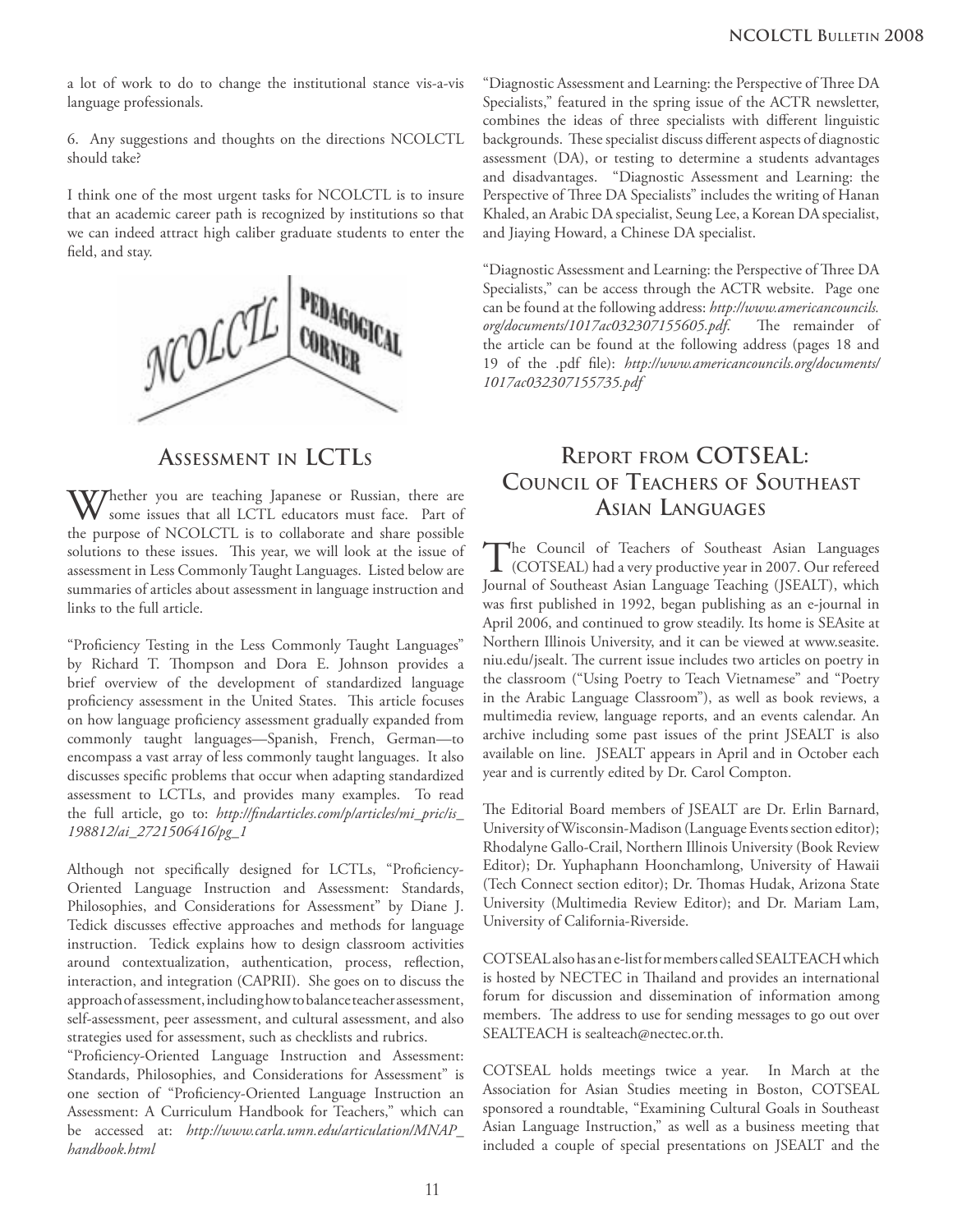JSEALT Forum (http://jsealt.myfastforum.org/), which is a new feature that has become a host site for an invaluable collection of PowerPoints.

In July the 17th annual COTSEAL/SEASSI Conference on Southeast Asian Language Teaching and Applied Linguistics was held at the University of Wisconsin-Madison. The theme for the conference was "Methodologies and Learning Strategies for Students of Southeast Asian Languages." Twelve individual papers were given, and a panel consisting of eight descriptions and/or demonstrations of classroom activities by SEASSI teachers was presented. The conference was well attended, with more than 50 individuals from across the United States participating.

Plans for the 2008 conference, which will also be held in Madison, have been made; the theme is "The Theory and Practice of the Communicative Approach in SEA Language Teaching." The deadline for receipt of abstracts is April 30th, 2008. The conference will be held at the Pyle Center at the University of Wisconsin on July 18th and 19th, 2008. Abstracts can be e-mailed to Lopao Vang at *orchidhomes@tds.net* or Bac Hoai Tran at *bact@calmail. berkeley.edu*.

Bac Hoai Tran *bact@calmail.berkeley.edu* President, Council for Teachers of Southeast Asian Languages

## **NEWS FROM STARTALK**

The National Foreign Language Center at the University<br>of Maryland is happy to announce the 2008 STARTALK Programs. Launched in 2007, STARTALK is part of the president's National Security Language Initiative, jointly funded by the Office of the Director of National Intelligence and the Department of Defense to promote the teaching of less commonly taught critical languages. Participating institutions and organizations offer intensive language programs for middle school and high school students and professional development programs for teachers. This summer there will be a total of 81 programs in 32 states and the District of Columbia offered in Arabic, Chinese, Hindi, Persian and Urdu: 41 student programs, 29 teacher programs and 11 combined student-teacher programs. The 2008 programs can be found at the STARTALK website: http://www.startalk.umd.edu/ - click on the Summer 2008 Programs link. Please direct questions to the individual programs in which you may be interested.

## **NEWS FROM ACTR (AMERICAN COUNCIL OF TEACHERS OF RUSSIAN)**

### INTERNATIONAL CONFERENCE CELEBRATES THE "YEAR OF RUSSIAN LANGUAGE"

Scholars and practitioners - nearly 100 strong - gathered at the Carnegie Endowment for International Peace on October 17

for the opening of the international conference Current Issues in the Study and Teaching of Russian Language and Culture: International Forum on Research, Theories, and Best Practices.

Russian Ambassador Yuri Ushakov opened the event, which coincided with the celebration of the "Year of the Russian Language." Ludmila Verbitskaya, president of St. Petersburg State University and of the International Association of Teachers of Russian, underscored the vital role of teachers and scholars in maintaining the integrity of the language, while Vyacheslav Nikonov, acting director of the Russky Mir Foundation, celebrated Russian as a global language. Ambassador John O'Keefe, executive director of the Open World program, described the role of exchanges in raising awareness of contemporary Russian culture, while Richard Brecht, director of the University of Maryland's Center for the Advanced Study of Language, called on the scholars and teachers in attendance to contribute to the growing interest in Russian language and literature indicated by recent publicity surrounding the release of a new translation of War and Peace. American Councils President Dan Davidson spoke of the current status of Russian language teaching in the United States. The opening ceremony culminated with the awarding of the Pushkin Medal to Jane Shuffelton, president of ACTR, for her distinguished service in the teaching of Russian.

The opening ceremony kicked off three days of workshops, roundtables, and presentations at American Councils. Of the participants, 40 were U.S.-based scholars and practitioners; 24 were Russia-based, and one was from Granada, Spain. A total of 15 sections were held, during which 54 presentations were given. Twelve U.S. universities from eight different states were represented at the conference, as well as numerous high schools and other institutions, primarily from the Washington, D.C. metropolitan area. In addition, fourteen Russian institutions of higher education from eight different regions were represented.

## **NEWS UPDATE FROM AFRICAN LANGUAGE TEACHERS ASSOCIATION: ALTA DEVELOPS FOREIGN LANGUAGE LEARNING STANDARDS**

In 2006, ALTA, along with the National African Language<br>Resource Center (NALRC), began the process of developing Resource Center (NALRC), began the process of developing Standards for learning African languages. These Standards are based on the model developed by Standards Collaborative Board, which first published the Standards for Foreign Language Learning in the 21st Century in 1996. As you may know, these Standards are a collection of criteria that normalizes content across levels for the teaching of various languages. While the Standards do not dictate how a language should be taught, they identify the skills that students should have mastered after completing various levels of instruction. Also included with these identified skill sets are "Sample Learning Scenarios," which offer examples as to how particular skills may be taught in a communicative classroom. The goal of the Standards movement, and the kind of instruction that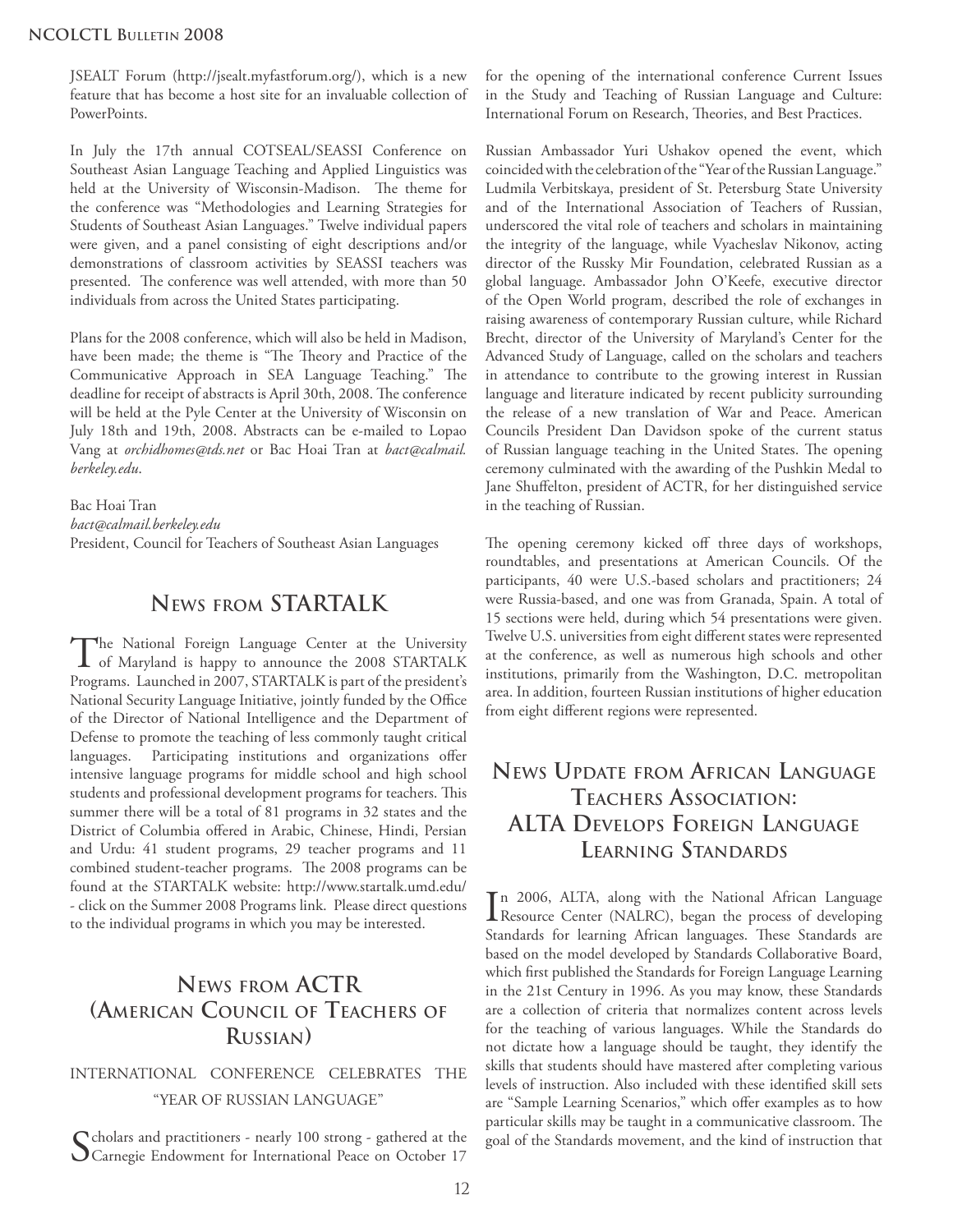it implies, is the production of students who are well versed in the "Five Cs;" Communication, Cultures, Connections, Comparisons, and Communities; with respect to the language of study.

The Standards document has been revised three times to include an increasingly diverse representation of languages. Many LCTLs, such as Russian, Chinese, Japanese, Portuguese, Italian, and Arabic, are now represented. Besides Arabic, however, no African languages are yet included in the published document. The work done in the ALTA-NALRC Standards Workshop, to develop documents for Swahili, Yoruba, and Zulu, will soon bear fruit. These documents have been written and revised and are in the process of official review for publication. When complete, they will constitute a major leap forward and an increase in visibility for African language pedagogy in the United States.

In 2007, the project brought together instructors of Wolof, Akan-Twi, Hausa, and Afrikaans to begin developing Standards documents for their respective languages. Some of the participants brought drafts with them, which they immediately began reviewing and revising, while other participants began from scratch. Professor Antonia Schleicher, Executive Director of NCOLCTL and ALTA, led the workshop, helping all instructors understand the evolution of the Standards movement, how the Standards have been conceived, and how to create them for African languages. Professor Alwiya Omar, former NCOLCTL Board Member, ALTA Past President, and one of the key developers of the Swahili Standards, assisted participants with formulating and writing drafts. At the end of the week, the Wolof and Akan-Twi groups completed full drafts of the Standards for their languages.

On Wednesday, May 23, Sachiko Kamioka and Greg Hopper-Moore, from the Center for Applied Second Language Studies at the University of Oregon, joined the workshop to discuss another initiative: Standards-Based Measurement of Proficiency (STAMP). The STAMP project seeks to develop computer-based assessments to evaluate student ability in a particular language, with regard to the guidelines established by the Standards for that language. For the African languages, tests are being developed for Yoruba and Swahili, which were showcased. Workshop participants were also encouraged to begin developing tests for their languages. The status of this project will be the subject of an ALTA colloquium session at this year's conference.

## **BEHIND THE SCENES: A WORD OF THANKS!**

A heartfelt word of thanks to the tireless volunteers at the University of Wisconsin who keep NCOLCTL running. Sookyung Park Cho, Adedoyin Adenuga and Matthew Brown (Did I miss anyone?)of NALRC have worked hard for NCOLCTL by providing key support at all levels, right from the production of this newsletter to their much appreciated help organizing the upcoming NCOLCTL conference, and most importantly to taking on the responsibility of day to day operation of NCOLCTL, including keeping our membership data base updated. We at NCOLCTL are much indebted to their help and no amount of thanks can convey how valuable their support has been to us.

## **CONFERENCES, WORKSHOPS, SYMPOSIA AND SUMMER INSTITUTES**

## *Conferences:*

#### **March 17-19, 2008**

 National Foreign Language Resource Center (NFLRC) *Filipino as Global Language: Future Directions and Prospects* University of Hawaii, Manoa, Hawaii *http://hawaii.edu/fi lipino/intlconf2008/*

#### **March 18-22, 2008**

 Computer Assisted Language Instruction Consortium (CALICO) *CALICO 2008: Bridging CALL Communities* University of San Francisco *http://www.calico.org*

#### **April 14-16, 2008**

 Global Interactions *America-Asia Summit on Education Partnerships* Phoenix, Arizona *http://globalinteractions.org/2008-events-programs/2008 summit.aspx*

#### **April 24-27, 2008**

 National Council of Less Commonly Taught Languages (NCOLCTL)

11th National Conference

 *LCTLs & Globalization: Challenges, Expectations, and Possibilities*

 University of Wisconsin, Madison, WI *http://www.councilnet.org*

#### **April 24-27, 2008**

 Modern Greek Language Teachers Association (MGLTA) *Annual Buisness Meeting* (held during the NCOLCTL National Conference) University of Wisconsin, Madison, WI

#### **May 3-4, 2008**

Association of Teachers of Japanese (ATJ)

15th Princeton Japanese Pedagogy Forum

 *"Corpus Linguistics: its Applications to Japanese Pedagogy"* Princeton University *http://www.princeton.edu/~eastasia/pjpf/*

#### **May 16-17, 2008**

 National Heritage Language Resource Center *Connection Your Classroom to the Heritage Language Community*

 University of California Los Angeles *http://larcnet.sdsu.edu/conferences.php#aissues*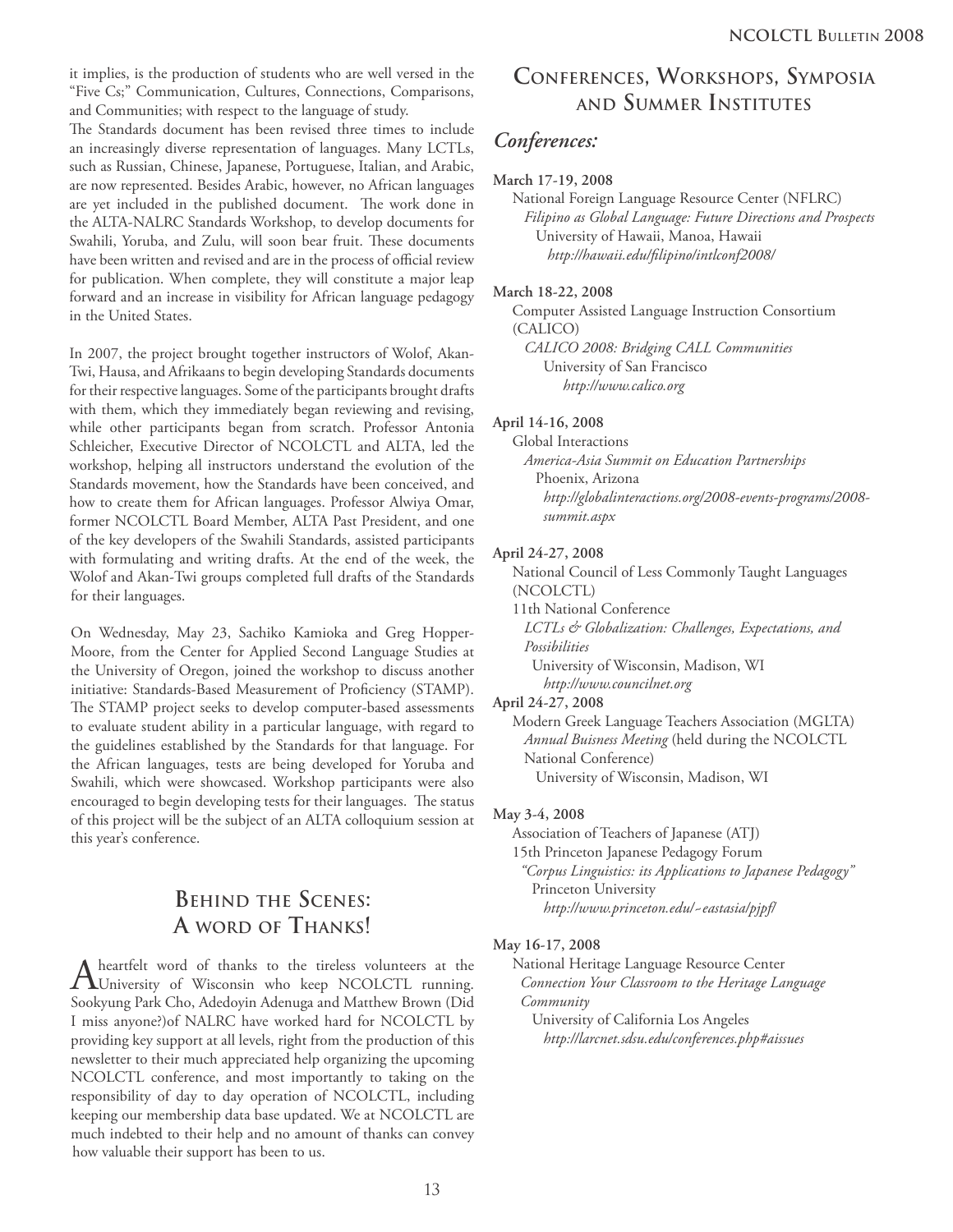#### **NCOLCTL BULLETIN 2008**

#### **June 12-14, 2008**

 North American Association for Celtic Language Teachers (NAACLT) *Annual Conference*

 University of Rio Grande, Rio Grande, Ohio *http://www.naaclt.org*

#### **June 22-27, 2008**

 National Heritage Language Resource Center *2nd Summer Heritage Language Institute* San Francisco, California *http://larcnet.sdsu.edu/conferences.php#aissues*

#### **June 27-29, 2008**

 American Association of Teachers of Korean (AATK) *13th Annual Conference and Professional Development* SUNY, Binghamton, NY *http://www.aatk.org*

#### **June 30-July 2, 2008**

 National Association of Professors of Hebrew (NAPH) *26th International Conference on Hebrew Language, Literature and Culture*  McGill University, Montreal, Canada *http://polyglot.lss.wisc.edu/naph/ichll.html*

#### **October 17-19, 2008**

 National Foreign Language Resource Center (NFLRC) *SLRF 2008: Exploring SLA: Perspectives, Positions, and Practices* University of Hawaii, Manoa, Hawaii *http://nfl rc.hawaii.edu/slrf08/*

#### **October 16-18, 2008**

 Center for Advanced Research on Language Acquisition (CARLA) *Immersion Education: Pathways to Bilingualism and Beyond* Crowne Plaza Hotel, St Paul, Minnesota *http://www.carla.umn.edu/conferences/index.html*

**November 20-23, 2008**

 American Council on the Teaching of Foreign Languages (ACTFL)

 *Annual Convention and World Languages Expo* Orlando, FL *http://www.actfl .org*

#### **November 21-23, 2008**

 Chinese Language Teachers Association (CLTA) **Annual Conference** Orlando, FL *http://clta.osu.edu/meeting.htm*

#### **December 11-12, 2008**

 Childhood Bilingualism Research Centre Chinese University of Hong Kong, Hong Kong *http://www.cuhk.edu.hk/lin/conference/baec/*

**December 27-30, 2008** American Association of Teachers of Slavic and East European Languages (ATSEEL) *Annual Conference* San Fancisco, CA *http://www.aatseel.org*

## *Workshops & Symposia:*

#### **July 10-12, 2008**

 Center for Language Education and Research (CLEAR) *Making the Most of Video in the Foreign Language Classroom* Michigan State University, East Lansing, MI *http://clear.msu.edu/clear/professionaldev/ summerworkshops.php*

#### **July 14-16, 2008**

 Center for Language Education and Research (CLEAR) *Tech Up Your Classroom: Enhancing Your Foreign Language Classroom with Technology* Michigan State University, East Lansing, MI *http://clear.msu.edu/clear/professionaldev/ summerworkshops.php*

#### **July 17-19, 2008**

 Center for Language Education and Research (CLEAR) *Next-Generation Tools for Language Teaching: Rich Internet Applications for the Classroom*

 Michigan State University, East Lansing, MI *http://clear.msu.edu/clear/professionaldev/ summerworkshops.php*

#### **July 21-23, 2008**

 Center for Language Education and Research (CLEAR) *Designing Online Language Teaching Materials with an Accompanying Online Assessment Portfolio* Michigan State University, East Lansing, MI http://clear.msu.edu/clear/professionaldev/ summerworkshops.php

#### **July 24-26, 2008**

 Center for Language Education and Research (CLEAR) *Incorporating Communicative Speaking Activities into the Teaching of Reading, Writing, Grammar, and Vocabulary* Michigan State University, East Lansing, MI *http://clear.msu.edu/clear/professionaldev/ summerworkshops.php*

#### **July 28-30, 2008**

 Center for Language Education and Research (CLEAR) *Language Program Development* Michigan State University, East Lansing, MI *http://clear.msu.edu/clear/professionaldev/ summerworkshops.php*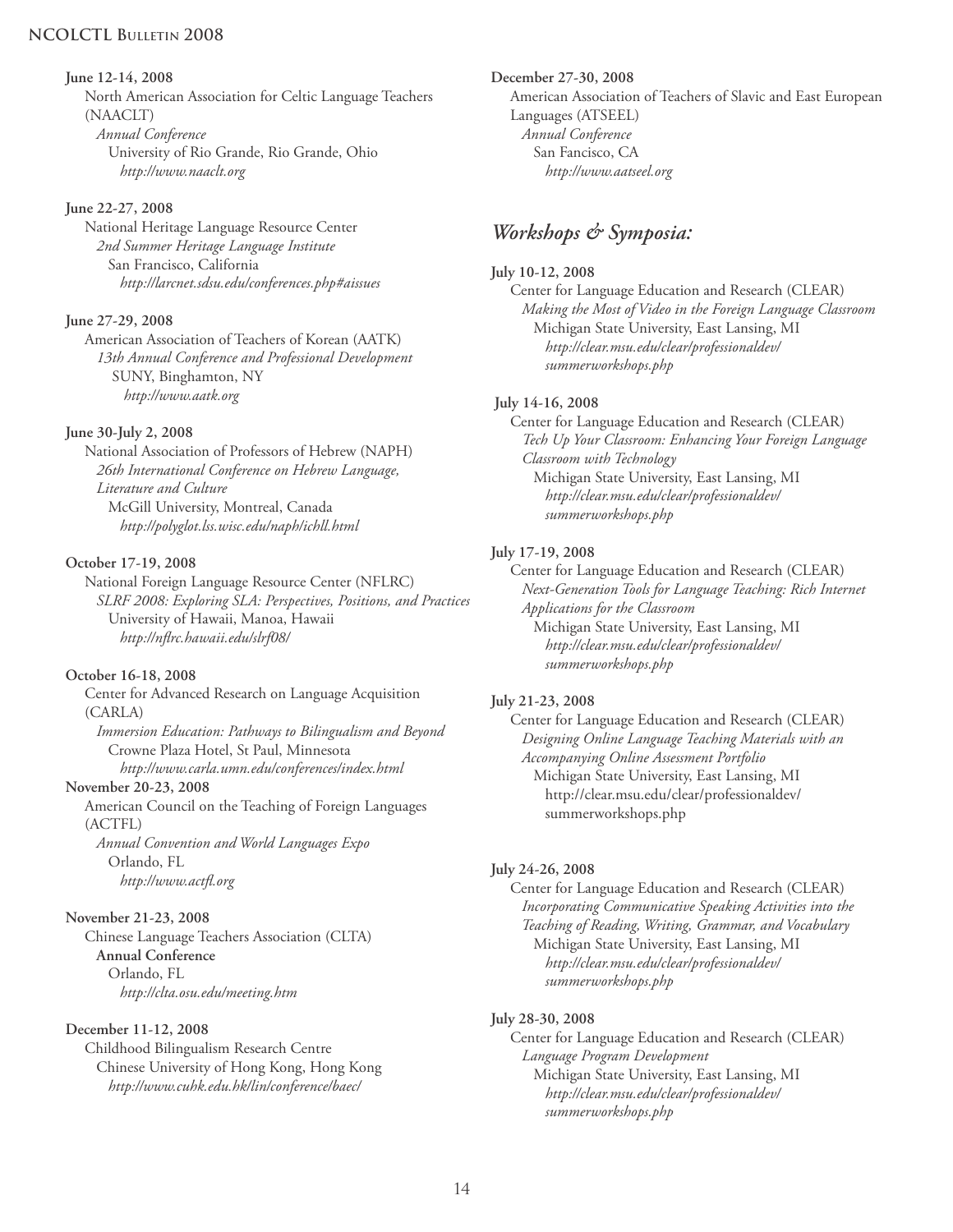### *Summer Institutes:*

**Center for Advanced Research on Language Acquisition (CARLA)** University of Minnesota, Minneapolis, MN http://www.carla.umn.edu/institutes/2008/schedule.html

 *June 23-27, 2008* Immersion 101: An Introduction to Immersion Teaching for Chinese and Japanese

#### *July 14-18, 2008*

- (i) Using Technology in Second Language Teaching
- (ii) Developing Materials for Less Commonly Taught Languages (LCTLs)
- (iii) Meeting the Challenges of Immersion Education: "How well do students speak the immersion language?"

#### *July 21-25, 2008*

- (i) Focus on learner language: Second Language Acquisition Basics for Teachers
- (ii) Improving Language Learning: Styles and Strategies-based Instruction
- (iii) Content-Based Language Instruction and Curriculum Developement
- (iv) Immersion 101: An Introduction to Immersion Teaching (Section 1)

#### *July 28-August 1, 2008*

- (i) Immersion 101: An Introduction to Immersion Teaching (Section 2)
- (ii) Developing Assessment for the Second Language Classroom
- (iii) Culture as the Core in the Second Language Classroom
- (iv) Language and Culture in Sync: Teaching the Pragmatics of a Second Language

A limited number of stipends are available for teachers of LCTLs *http://www.carla.umn.edu/institutes/2008/schedule.html* 

#### **Natianal African Language Resource Center (NALRC)**

 *A Second Languarge Acquisition Certifi cate Program for African Language Instructors* May 27-June 6, 2008 University of Wisconson-Madison *http://lang.nalrc.wisc.edu/nalrc/news/announcement/inst2008.html*

#### **National Capital Language Resource Center (NCLRC)**

 Georgetown University, George Washington University, Center for Applied Linguistics, Washington, DC *http://nclrc.org/profdev/nclrc\_inst\_pres/summer\_inst.html*

 *May 19-20, 2008* Brain, Language, and Bilingualism

 *May 19-23, 2008* Teaching Arabic to Upper High School and College Students

 *May 22-23, 2008* Developing Listening Comprehension Skills

 *May 29-30, 2008* Foreign Language Program Evaluation Workshop

 *June 9-10, 2008* How to Write Proposals to Get Funding for Foreign Language Projects

 *June 23, 2008* Unpacking the Standards: Curriculum and Assessment Design for Performance

 *June 23, 2008* Use Film Clips in your Spanish Classroom: A Hands On Workshop

 *June 23-26, 2008* Spain: Language and Culture: Embassy of Spain/NCLRC 3-day Immersion Summer Institute for Spanish Teachers

 *June 23-27, 2008* Arabic K-12: Hands-On Session

 *June 24, 2008* Understanding Assessment: Applications for FL Teachers

 *June 24-27, 2008* You-Tube Video and Beyond

 *June 25-26, 2008* Connecting Linguafolio to Classroom Instruction for Documenting Language Proficiency

 *June 27-28, 2008* Teaching Spanish to Heritage Spanish Speakers

 *June 27-28, 2008* Strum, Throw, and Perform: Integrating Arts in the Classroom

 *June 28-July 3, 2008* Writing and Implementing and Arabic Curriculum K12

 *June 30, 2008* La Culture, c'est plus que des photos de voyages, des monuments ed des recettes de cuisine

 *June 30-July 3, 2008* France: Communication and Culture: 3-day Immersion Summer Institute for French Teachers

 *July 7, 2008* Learning Strategies for Young Learners: Playing Among the Five Cs

#### **National East Asian Language Resource Center (NEALRC)** Ohio State University, Columbus, OH *http://deall.osu.edu/programs/summerPrgm/default.cfm*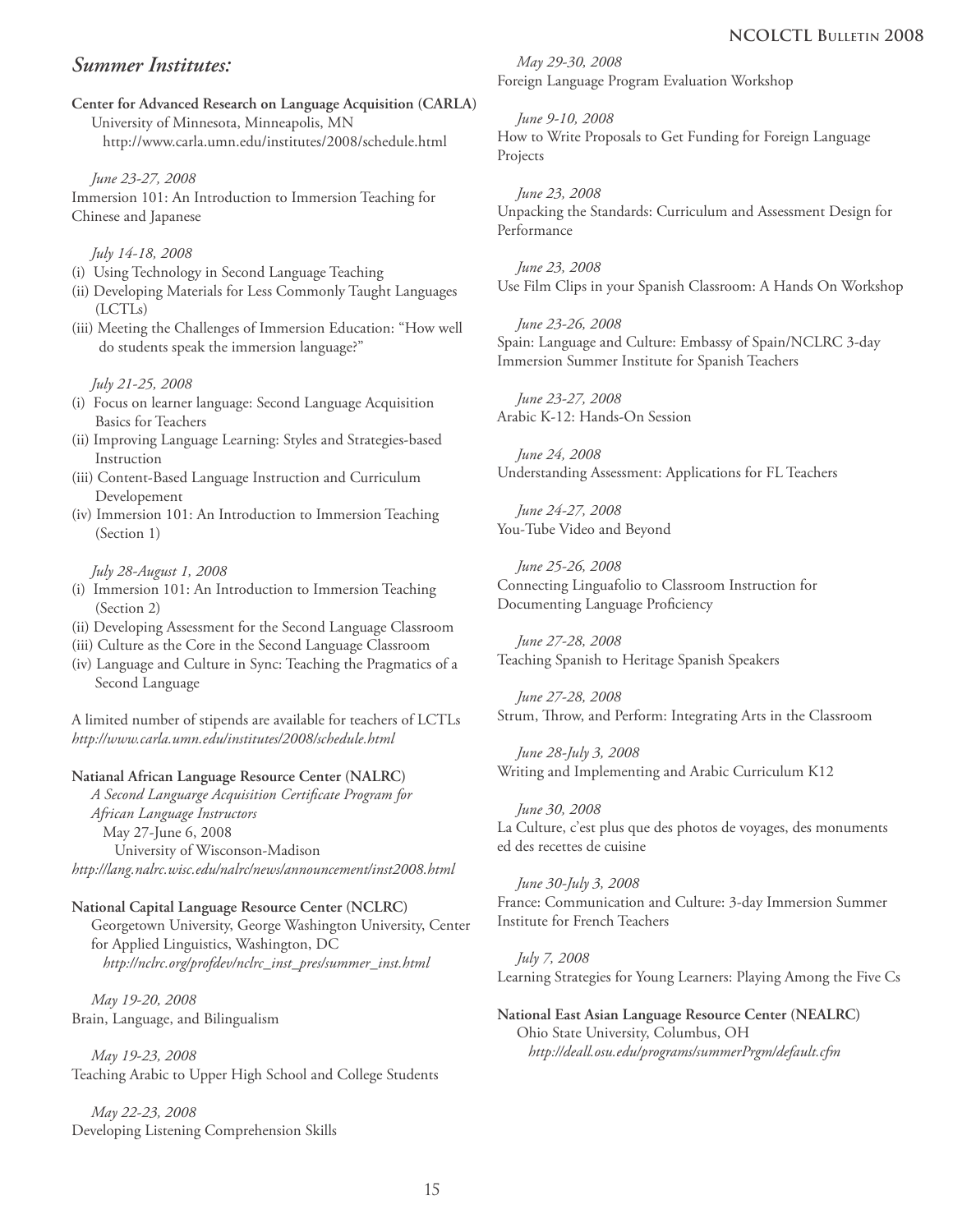#### **NCOLCTL BULLETIN 2008**

 *June 16-July 31, 2008* Teaching Japanese: Training Program for Teachers of Japanese Teaching Chinese: Training Program for Teachers of Chinese

#### **Language Acquisition Resource Center (LARC)**

 San Diego State University *http://larcnet.sdsu.edu/*

 *June 5-9, 2008* Oral Proficiency Interview Training

 *June 9-26, 2008* Chinese Teacher Training Institute

 *July 7-11, 2008* Teaching in a Digital Age

 *August 11-14, 2008* 2nd Annual Testing Seminar

#### *July 7-16*

New York University and STARTALK Summer Intensive Teacher Training Program for Hindi and Urdu Teachers New York University For more information contact: Bindeswari Aggarwal (*ba23@nyu.edu*), Gabriela Nik. Ilieva,(*gni1@nyu.edu*), or Milena Savova (*ms93@nyu.edu* )

#### *Fall 2008*

The ASU Chinese Language Flagship Partner Program The School of International Letters and Cultures Arizona State University *www.chinafl agship.asu.edu*



## **NCOLCTL SECRETARIAT**

**UNIVERSITY OF WISCONSIN-MADISON** 4231 HUMANITIES BUILDING **455 N.PARK STREET** MADISON WI - 53706 TEL: 608.265.7903 Fax: 608.265.7904 ncolctl@mailplus.wisc.edu www.councilnet.org

## Membership Form - NCOLCTL **INDUVIDUAL MEMBERS**

LCTL Field of focus: Last Name: First Name: E-Mail Address: Title: Institution: Street Address 1: Street Address 2: City, State: Zip Code Phone Number: FAX Number: **Benefits of Membership** A free annual pre-conference workshop (normally the cost of a workshop can be up to \$150.) A free conference proceedings or journal and a bulletin Reduced registration fees at the conference. Representation at the national level as "at-large" member of the board, elected by the individual members. · Participation in the Council's projects. Membership in the Council ListServe. Please complete and submit the following application form with your membership fee (\$50 - for "regular" induvidual membership, \$30 for students/seniors). Checks can be written to "NCOLCTL." Mail all materials to the following address. **NCOLCTL** 4231 Humanities Building 455 N. Park Street Madison, WI 53706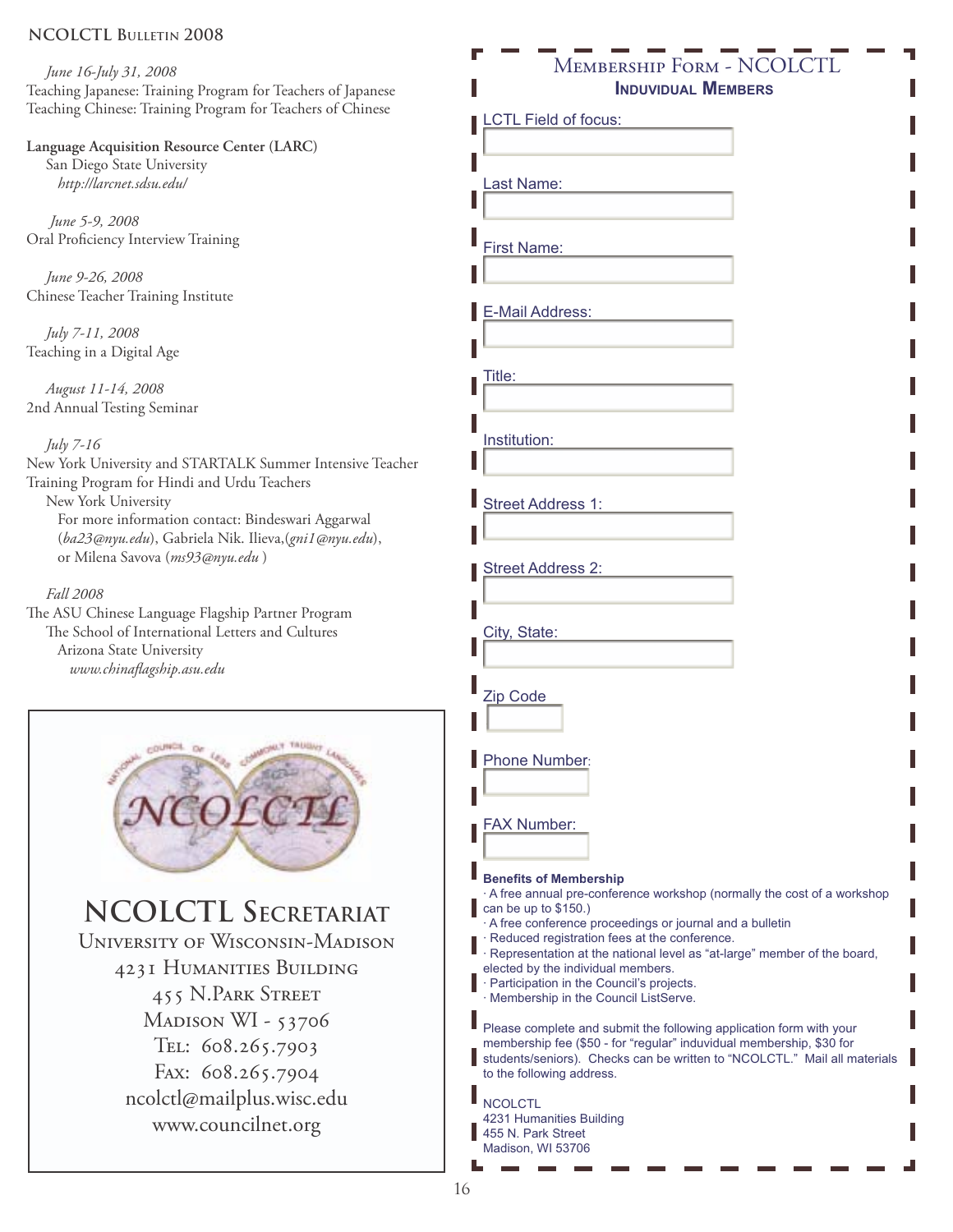



Pre-Conferenec Workshop by Christine L. Brown



Natyarpana Dance Company performs at the Pre-Conference Reception



Yale University Press in the Exhibit Hall



Plenary Presentation: Ambassador Robert Finn



Plenary Presentation: Prince Firas bin Raad of Jordan



Exhibit Hall



Poster Session



NCOLCTL Vice President, Hong Gang Jin, introduces Rita Oleksak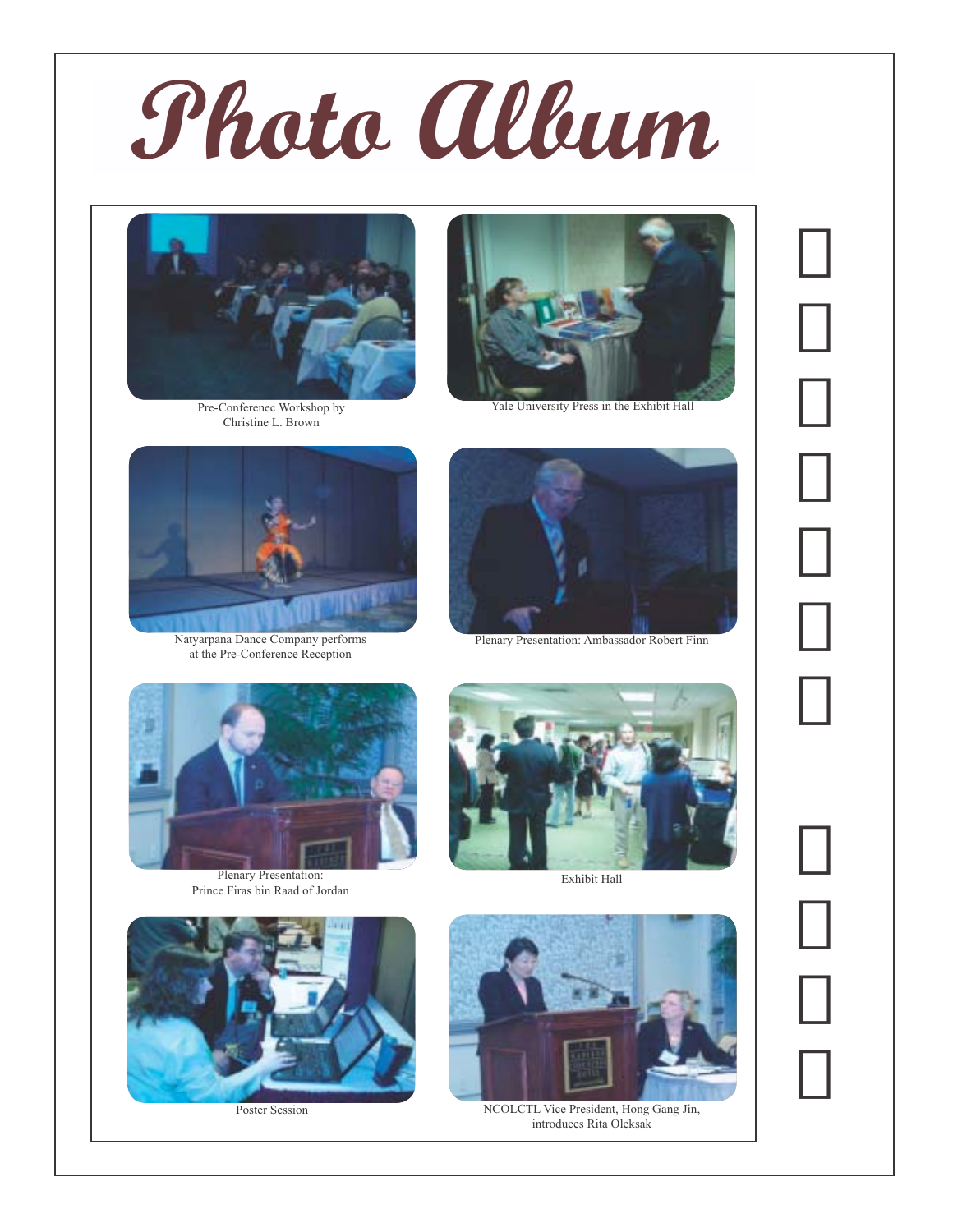



Pre-Conference Workshop



Paper Session



NCOLCTL Members Attend a Paper Session



Exhibit Hall



NCOLCTL Staff and Volunteers



Paper Session



Department of Education Workshop



Paper Session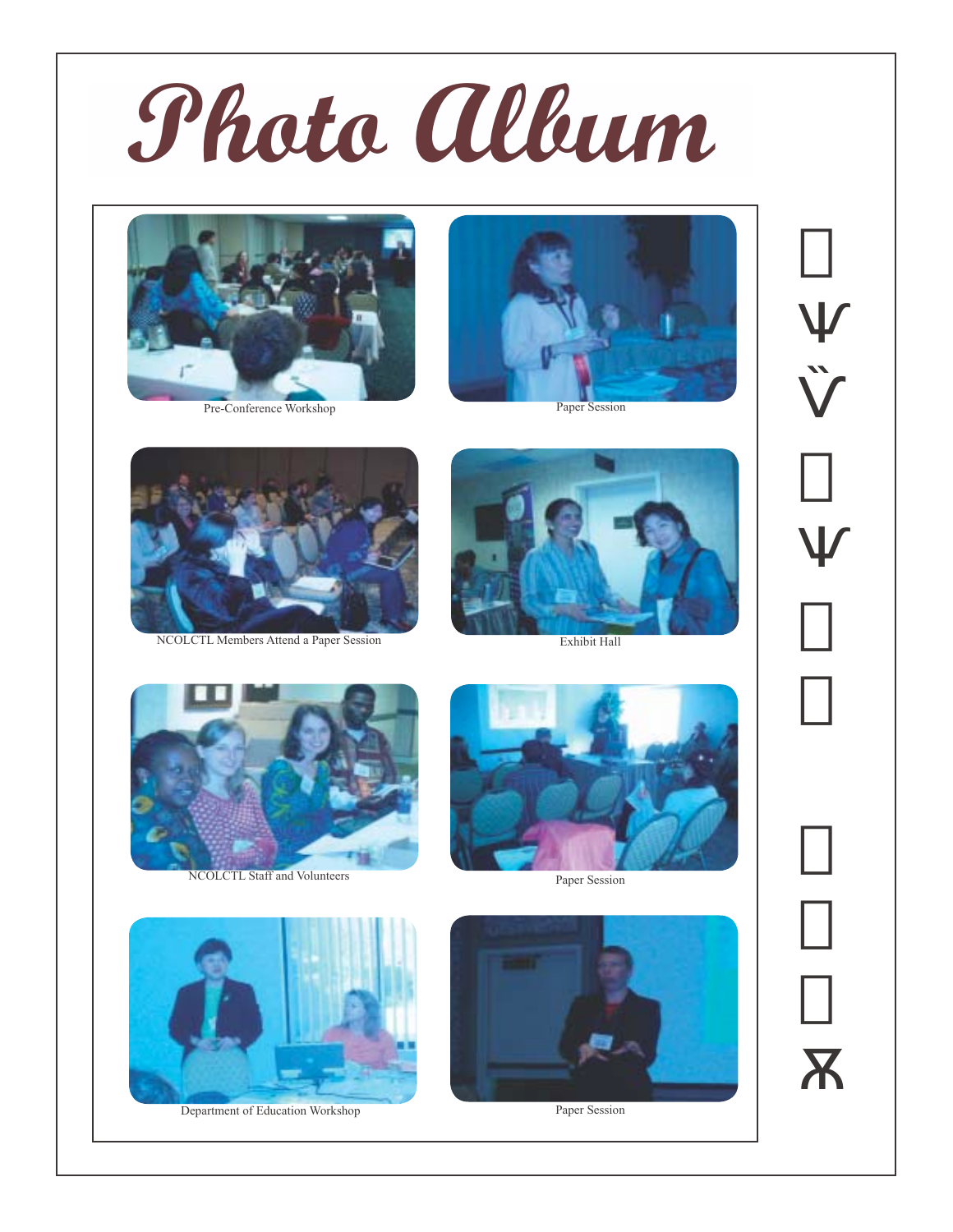



Christine L. Brown at the Pre-Conference Workshop



Paper Session



Colloquium Session



Paper Session





Poster Session



Tom Hinnebusch recieves the Walton Award



Tom Hinnebusch addresses NCOLCTL members at the Walton Award Banquet